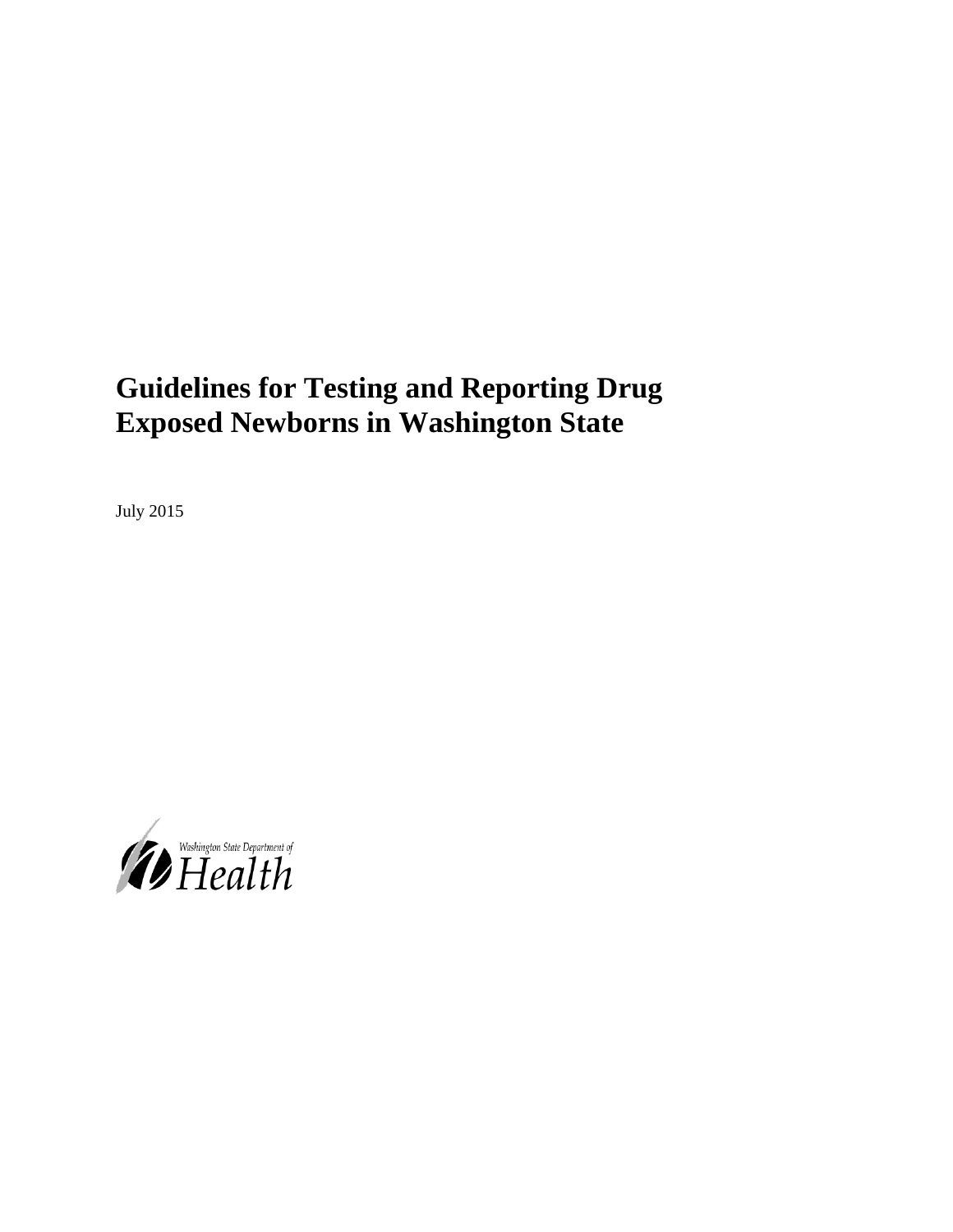

DOH 950-151 July 2015

For more information or additional copies of this report contact:

Office of Healthy Communities 310 Israel Road SE PO Box 47880 Olympia, Washington 98504-7880 Phone: 360-236-3563 FAX: 360-586-7868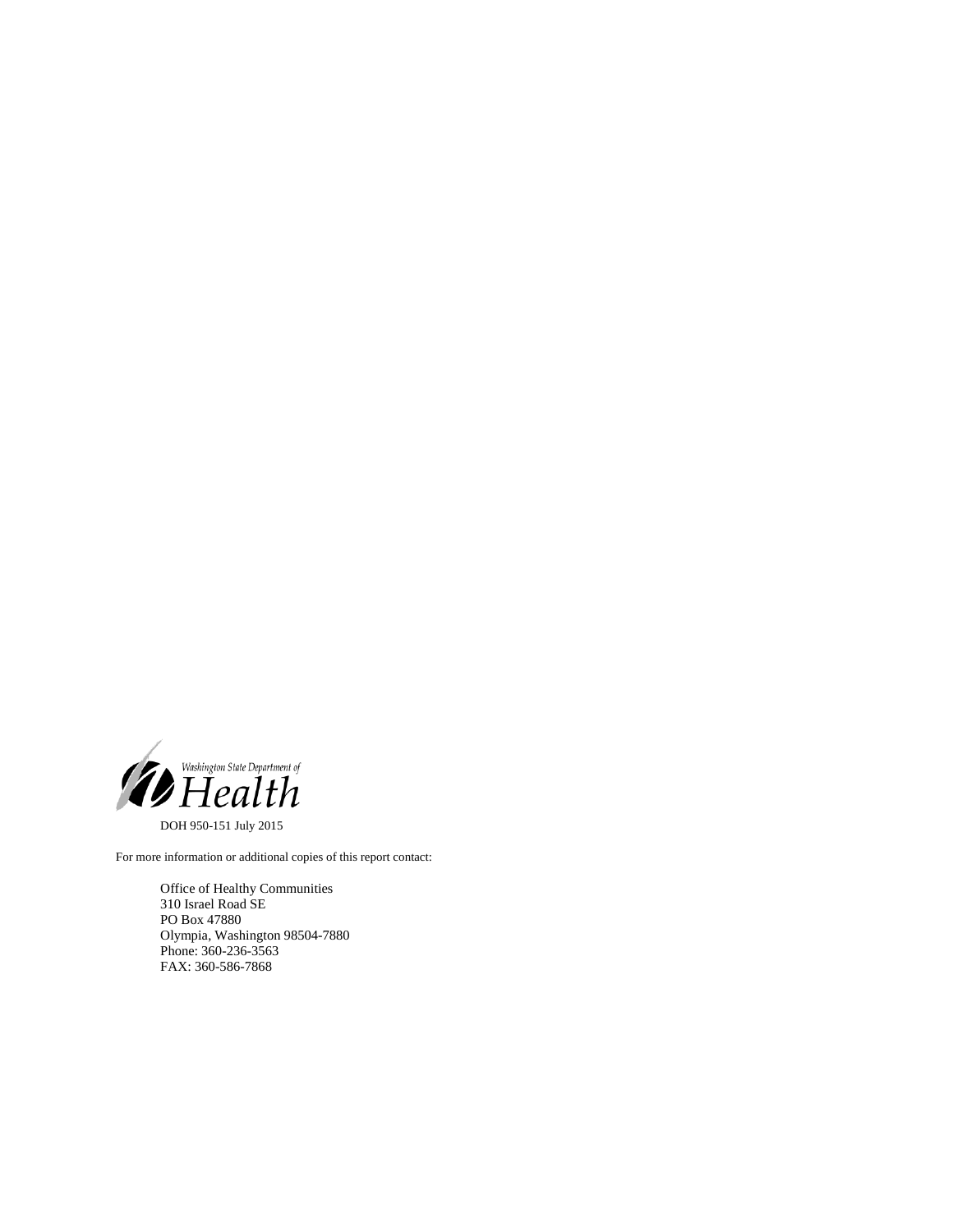# **Table of Contents**

| Appendix B: Guidelines of Obtaining Consent from Parents for Infant Drug Testing  13 |
|--------------------------------------------------------------------------------------|
| Appendix C: Sample Parent Letter: Information for Parents Whose Newborn              |
|                                                                                      |
|                                                                                      |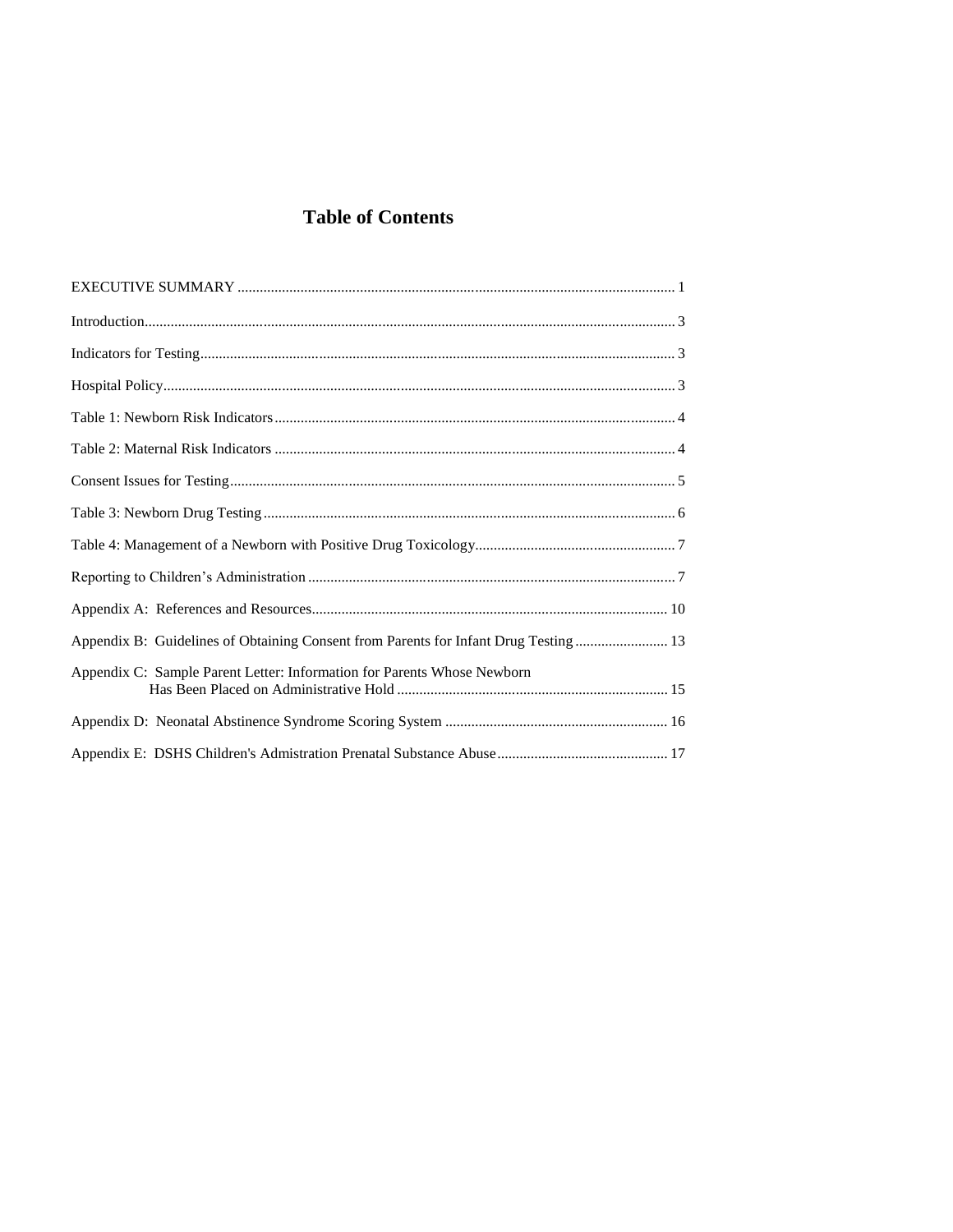# **EXECUTIVE SUMMARY**

This document provides guidance to hospitals, health care providers and affiliated professionals about maternal drug screening, laboratory testing and reporting of drug-exposed newborns delivered in Washington State. We created this document in response to an increasing number of requests from hospital staff and attorneys seeking information on this complex topic. We want to promote consistent practice among health care providers. This work is a collaborative effort between the Washington State Department of Health and the Department of Social and Health Services.

In 2003, Congress enacted the Keeping Children and Family Safe Act which requires each state, as a condition of receiving federal funds under the Child Abuse Prevention and Treatment Act, to develop policies and procedures "to address the needs of infants born and identified as being affected by illegal substance abuse or withdrawal symptoms resulting from prenatal drug exposure." This law requires health care providers who deliver or care for such infants, to notify Child Protective Services.

Department of Health and Department of Social and Health Services cannot provide legal counsel on this topic, but the following key points are included in this guidelines document:

- Each hospital with perinatal/neonatal services should develop a defined policy for identifying intrapartum women and newborns for substance use/abuse. Hospital risk management, nursing and social service, medical staff, and local Department of Social and Health Services Children's Services should be involved. The hospital policy should be written in collaboration with local/regional Child Protective Services guidelines and include consent and reporting issues.
- Newborn testing should be performed only with evidence of newborn and/or maternal risk indicators.
- Newborn drug testing is done for the purpose of determining appropriate medical treatment.
- No uniform policy or state law exists regarding consent for newborn drug testing.
- Hospitals are encouraged to report all positive toxicology screens (mother or infant) to Child Protective Services. Reporting of this information, in and of itself, is not an allegation of abuse or neglect. The healthcare team acts as advocate for mother and newborn.
- Health care providers remain mandated reporters of child abuse and neglect under state law and are required to notify Child Protective Services when there is reasonable cause to believe a child has been abused or neglected. The presence of other risk factors or information combined with a positive toxicology screen may require that a report of child abuse or neglect be made to Child Protective Services in any given case.
- All women should be informed about planned medical testing, the nature and purpose of the test, and how results will guide care, including possible benefits and/or consequences of the test. Drug testing is based on specific criteria and medical indicators, not open-ended criteria such as "clinical suspicion" that invite discriminatory testing.
- Page 1 of 16 2011 If the woman refuses testing, maternal testing should not be performed. However, testing of the newborn may still occur if medically necessary or if newborn and/or maternal risk indicators are present. Department of Health strongly recommends that each institution develop, in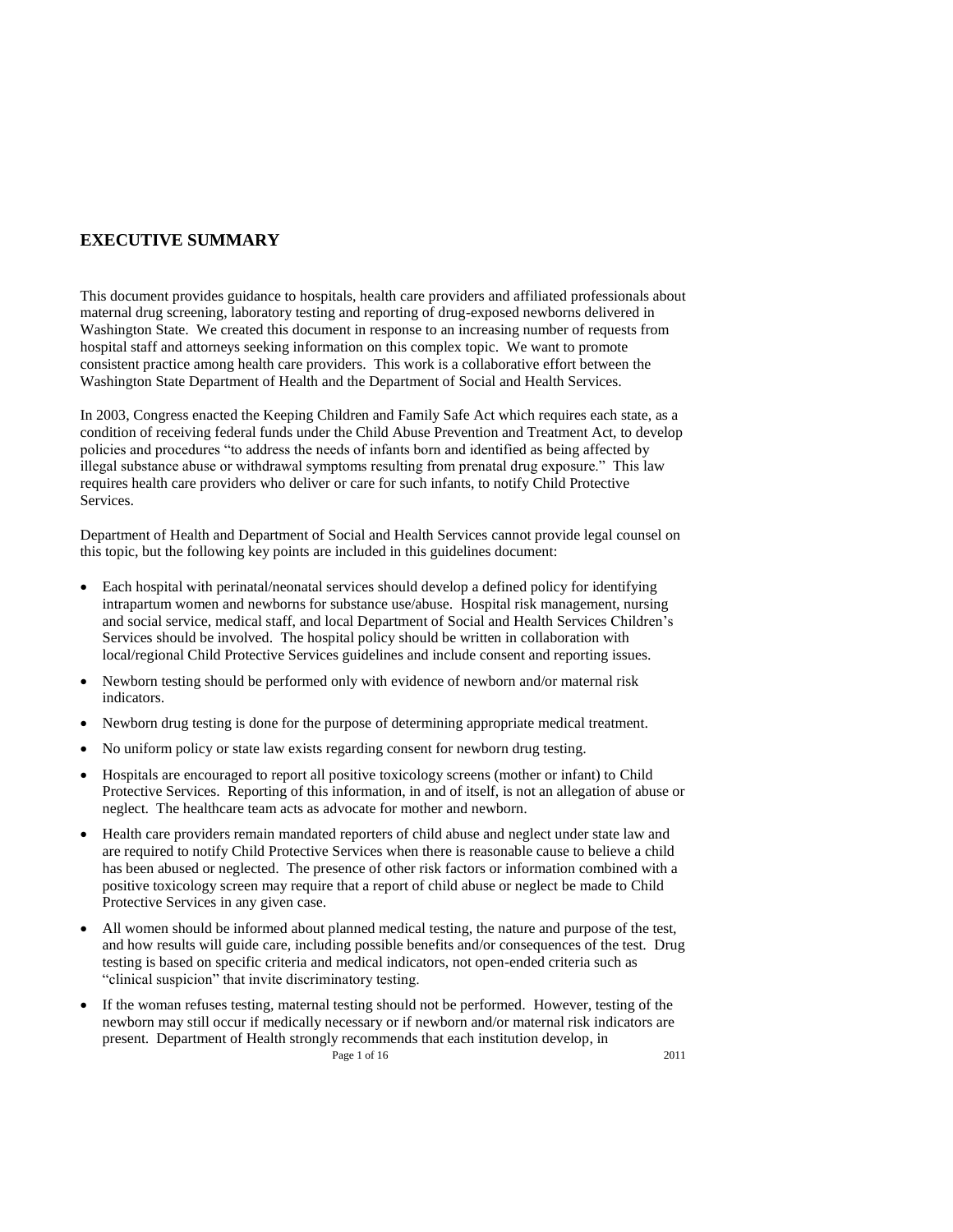collaboration with its attorneys, justification and process for newborn testing. The justification and process for newborn testing will be specific to the written policy of each institution.

 If there exists reasonable cause to believe leaving a newborn in the custody of the child's parent or parents would place the child in danger of imminent harm, a hospital may choose to place an administrative hold on the newborn and notify Child Protective Services per Revised Code of Washington (RCW).26.44.056. Department of Health recommends that each institution develop, in collaboration with its attorneys, the justification and process for placing administrative hold on a newborn. Child Protective Services may obtain custody of the newborn by court order or a law enforcement transfer of protective custody and may then give permission to test the newborn in order to safeguard the newborn's health.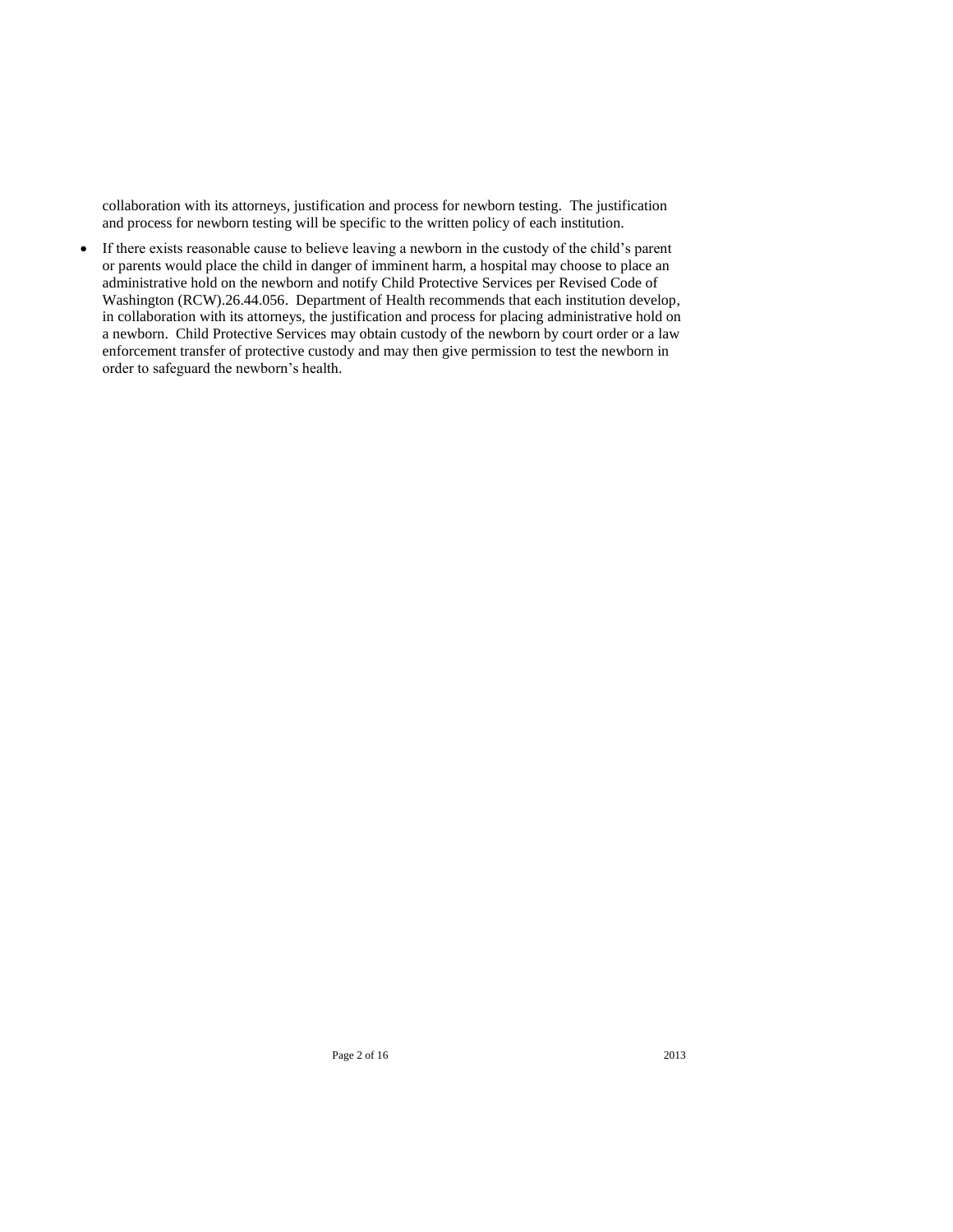# **Introduction**

The purpose of this document is to provide consistent guidance to health care professionals and hospitals about maternal screening and testing and reporting drug-exposed newborns born in Washington State hospitals. This guidance also applies to newborns born elsewhere (home, clinic, or another hospital) and admitted to your hospital, and then determined to be drug exposed or affected.

**Screening** refers to methods used to identify risk of substance abuse during pregnancy and postpartum, including self-report, interview and observation. **Testing** is the process of laboratory testing to determine the presence of a substance in a specimen.

This document is a collaborative effort between the Department of Health and Department of Social and Health Services, two separate agencies. The Washington State Department of Health is responsible for preserving public health, monitoring health care costs, maintaining minimal standards for quality health care delivery, and planning activities related to the health of Washington citizens. The Washington State Department of Social and Health Service is the state umbrella social service agency. Its mission is to improve the quality of life for individuals and families in need by helping people achieve safe and self-sufficient, healthy and secure lives.

#### **Indicators for Testing**

Maternal drug testing is based on specific criteria and medical indicators, not open-ended criteria such as "clinical suspicion" that invite discriminatory testing. Evidence-based risk indicators should also be used as a guide for performing drug toxicologies on newborns. Due to the limited time window for detection of drugs, difficulties in collecting specimens, as well as costs incurred for testing, all newborns with evidence of newborn risk indicators (Table 1) and/or maternal risk indicators (Table 2) should be tested for drug exposure, unless a different medical cause is identified. Laboratory testing of newborns should be done for the purpose of determining appropriate medical treatment. It is unnecessary to test a newborn whose mother has positive confirmed (as opposed to screen) drug toxicology; her newborn is presumed to be drug exposed. If a screen only positive toxicology (without confirmation testing), has been done on the mother, a newborn toxicology may be indicated.

#### **Hospital Policy**

Each hospital should work with risk management attorneys, nursing, social service, and medical staff to develop a defined policy for identifying intrapartum and postpartum women and newborns for substance use/abuse. This policy should address specific evidence-based criteria for testing the woman and her newborn, timing of tests, test types, and consent issues. The justification and process for newborn testing will be specific to the written policy of each institution. All healthcare providers should be informed of the policy and educated in its use. Health care professionals may need additional education regarding how to approach and motivate women to make an informed choice regarding testing.

For in-depth guidance for screening, identifying, and referring pregnant women for treatment please refer to the *Substance Abuse During Pregnancy: Guidelines for Screening* best practice booklet located online at: http://here.doh.wa.gov/materials/guidelines-substance-abuse-pregnancy

Page 3 of 16 2013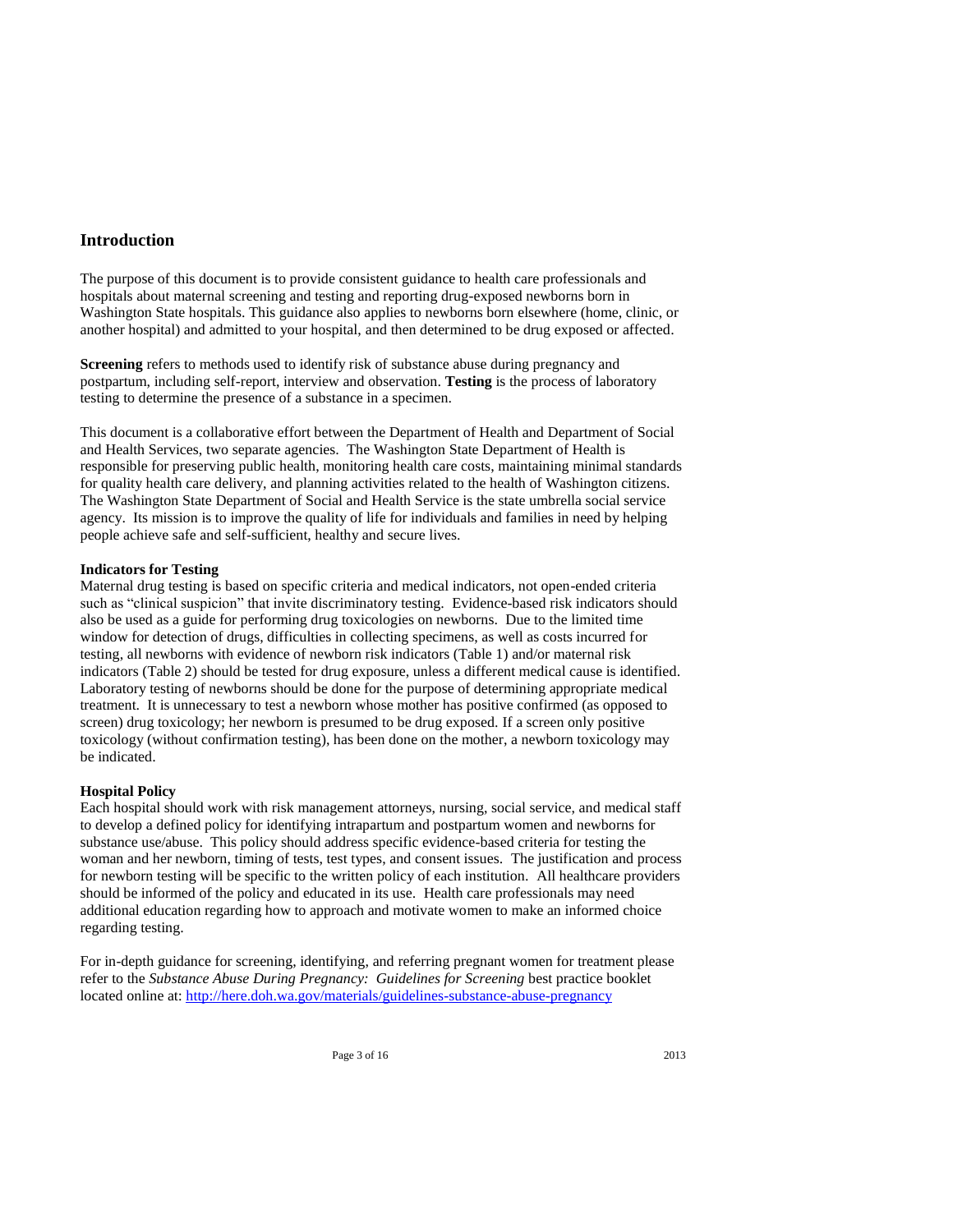Washington referral resource information can be found at the DSHS Behavioral Health and Service Integration Administration website: https://www.dshs.wa.gov/bhsia/substance-use-treatment-services

# **Table 1**

# **Newborn Risk Indicators**

It is not necessary to test a newborn with signs of drug withdrawal whose mother has a positive confirmed drug test. This newborn may be presumed drug-exposed. This does not preclude doing a separate test of the child if medically indicated.

Newborn characteristics associated with maternal drug use may include: (American College Obstetricians and Gynecologists, 2005)

- Positive maternal toxicology screen
- Jittery with normal glucose level
- Marked irritability
- Preterm birth
- Unexplained seizures or apneic spells
- Unexplained intrauterine growth restriction
- Neurobehavioral abnormalities
- Congenital abnormalities
- Atypical vascular incidents
- Myocardial infarction
- Necrotizing enterocolitis in otherwise healthy term infant
- Signs of neonatal narcotic abstinence syndrome include: marked irritability, tremors, increased wakefulness, hyperactive deep tendon reflexes, exaggerated Moro reflex, seizures, high pitched cry, feeding disorders, excessive sucking, vomiting, diarrhea, rhinorrhea, diaphoresis (American Academy of Pediatrics, 2012; see Appendix A):

*Note: Neonatal signs of fetal dependence may be delayed as long as 10-14 days, depending upon the half-life of the substance in question.*

Preterm infants are less likely to overtly exhibit at-risk behaviors in spite of substance exposure. In a recent study, lower gestational age was associated with lower risk of withdrawal. The decrease in severity of signs in the preterm infant may relate to developmental immaturity of the CNS, differences in total drug exposure or lower fat deposits of the drug (AAP, 2012). Immature organ systems may also modify test results. In addition, scoring tools for withdrawal were developed in term or late preterm infants.

# **Table 2**

# **Maternal Risk Indicators**

*Maternal characteristics that suggest a need for biochemical testing of the newborn include: (AAP*, 2012)

- No prenatal care
- Admitted history of drug use
- Previous unexplained fetal demise
- Precipitous labor
- Abruptio placentae
- Hypertensive episodes
- Severe mood swings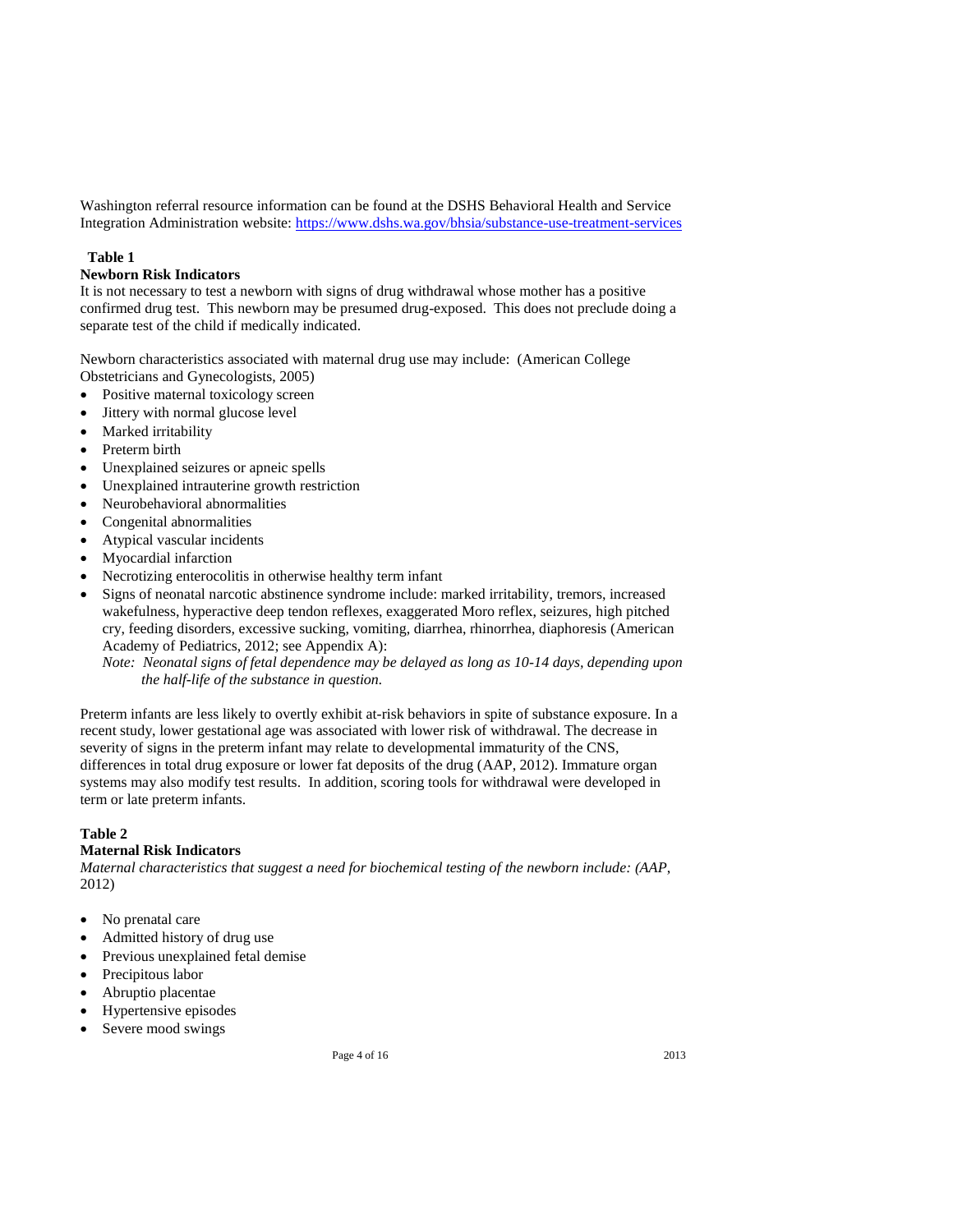- Cerebrovascular accidents
- Myocardial infarction
- Repeated spontaneous abortions

 Cannabinoid hyperemesis syndrome (intractable nausea (unresponsive to treatment) relieved by frequent hot bathing/showers.

*Additional characteristics that suggest methamphetamine use:* (American College Obstetricians and Gynecologists, 2011)

- Gum or periodontal disease including broken teeth, severe decay, infections
- Significant weight loss, low BMI, malnutrition
- Psychiatric symptoms such as anxiety, panic, hallucinations and psychosis
- Skin conditions: abscesses, dry or itchy, acne type sores

#### **Consent Issues for Testing**

Controversies still exist regarding the extent to which maternal consent is required prior to toxicology testing of either the mother or the newborn. No uniform policy or state law exists regarding consent for newborn drug testing. This is a complex issue and hospitals, with advice from their risk management staff and legal counsel, should determine when it is necessary to obtain specific consent to test newborns and their mothers. A positive drug test is not in itself a diagnosis, nor does substance abuse by itself prove child neglect or inadequate parenting capacity (American College Obstetricians and Gynecologists, 2005).

Refer to *Substance Abuse During Pregnancy: Guidelines for Screening,* for a more detailed discussion of consent issues: http://here.doh.wa.gov/materials/guidelines-substance-abuse-pregnancy

The importance of clear and honest communication with the woman regarding drug testing cannot be overstated. The health care team should act as advocate for mother and newborn. This relationship is more difficult to establish if a woman is notified of testing after the fact. Therefore, all women should be informed about planned medical testing. Explain and document the nature and purpose of the test and how results will guide management, including possible benefits and/or consequences of the test.

The rationale for testing and the parental discussion should be documented in the medical record. If the woman refuses testing, this should be documented and maternal testing should not be performed. **In Ferguson v Charleston, SC, 532 US 67 (2001) the Supreme Court ruled that testing without maternal consent for the purposes of criminal investigation violated the mother's Fourth Amendment rights. (Lester, 2004)**

**However, testing of the newborn may still occur if newborn and/or maternal risk indicators are present.** Department of Health strongly recommends that each institution develop, in collaboration with its attorneys, justification and process for newborn testing. If there exists reasonable cause to believe leaving a newborn in the custody of the child's parent or parents would place the child in danger of imminent harm, a hospital may choose to place an administrative hold on the newborn and notify Child Protective Services per RCW.26.44.056. Department of Health recommends that each institution develop, in collaboration with its attorneys, the justification and process for placing administrative hold on a newborn. Child Protective Services may obtain custody of the newborn by

Page 5 of 16 2013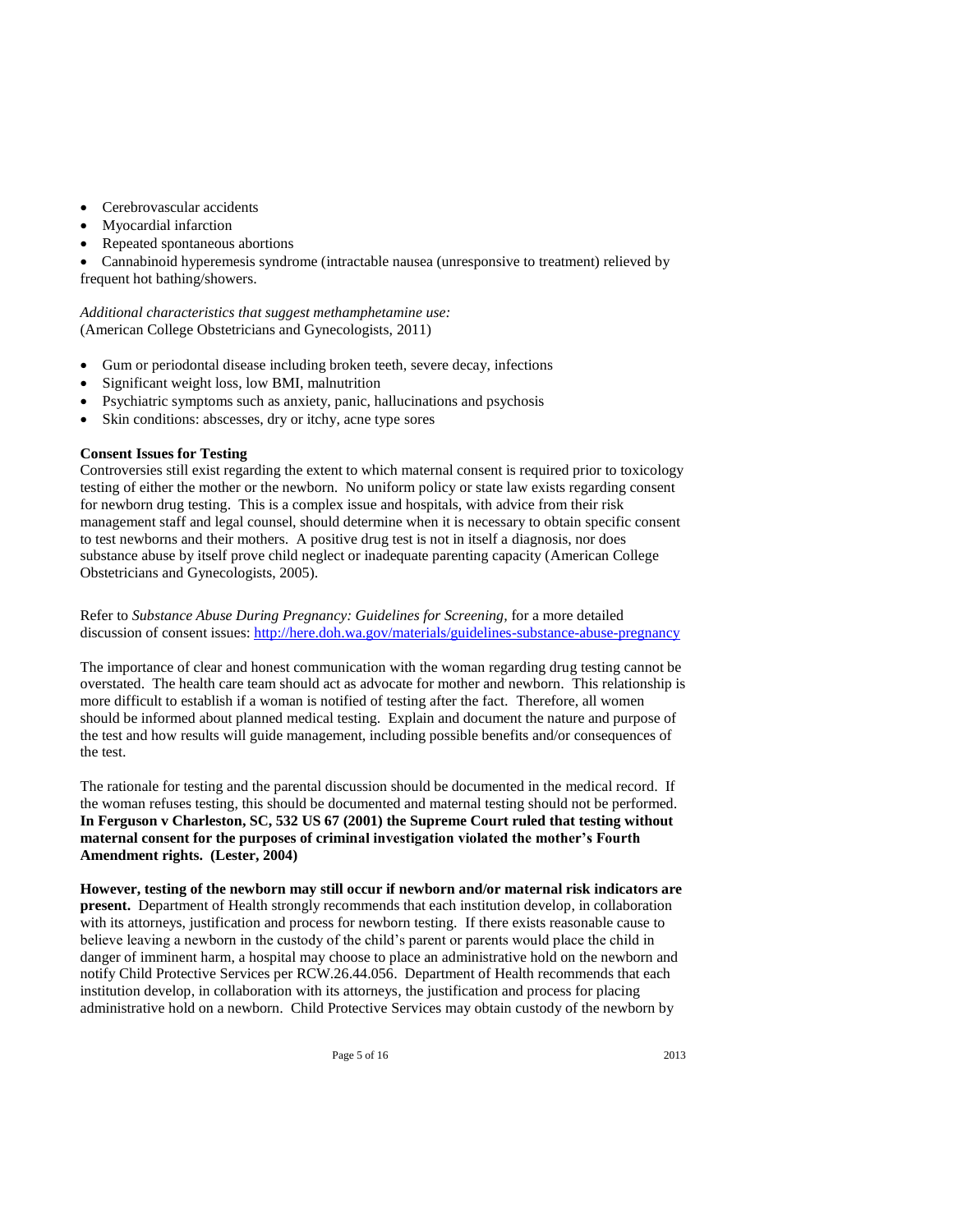court order or a law enforcement transfer of protective custody and may then give permission to test the newborn in order to safeguard the newborn's health.

According to the June 2015American College of Obstetricians and Gynecologists Committee Opinion, *Alcohol Abuse and Other Substance Use Disorders: Ethical Issues in Obstetrics and Gynecologic Practice*, when a legal or medical obligation exists for obstetrician-gynecologists to test patients for substance use disorder, there is an ethical responsibility to notify patients of this test and make a reasonable effort to obtain informed consent.

See Table 3 for information about newborn drug testing. The procedure for obtaining samples for testing is institution-specific. See attached policy samples for guidance.

Comprehensive guidelines for hospital care of the drug-exposed newborn are beyond the scope of this document. See Table 4 for basic information about newborn management.

# **Table 3**

l

# **Newborn Drug Testing**

About Newborn Urine Toxicologies:

- Correlation between maternal and newborn test results is poor, depending upon the time interval between maternal use and birth, properties of placental transfer, and time elapsed between birth and neonatal urine collection.
- The earliest urine of the newborn will contain the highest concentration of substances.
- Failure to catch the first urine decreases the likelihood of a positive test.
- Threshold values (the point at which a drug is reported to be present) have not been established for the newborn.
- Fetal effects cannot be prevented by newborn testing.
- Newborn urine reflects exposure during the preceding one to three days.
- Cocaine metabolites may be present for four to five days.
- Marijuana may be detected in newborn urine for weeks, depending on maternal usage.
- Alcohol is nearly impossible to detect in newborn urine.

Other Methods of Newborn Drug Testing:

- **Meconium:** Meconium in term infants reflects substance exposure during the second half of gestation; preterm infants may not be good candidates for meconium testing. The high sensitivity of meconium analysis for opiate and cocaine and the ease of collection make this test ideal for perinatal drug testing. Meconium analysis is most useful when the history and clinical presentation strongly suggest neonatal withdrawal but the material urine screening is negative. (AAP, Pediatrics 2012). Meconium analysis is available for mass screening with an enzyme immunoassay kit or by radioimmunoassay. Cost of analysis per specimen approximates the cost of urine toxicology.
- **Breast milk:** Breast milk is not a viable alternative for drug testing.
- **Hair:** Hair testing has high sensitivity for detecting perinatal use of cocaine and opiate but not for marijuana. Hair testing is restricted to a few commercial laboratories and the cost of testing is higher than for meconium. (Vinner, Therapeutic Drug Monitoring 2003) Hair has a high false positive rate because of passive exposure to minute quantities of illicit substances in the environment**.**

Page 6 of 16 2013 <sup>1</sup> American College of Obstetricians and Gynecologists. 2015*, Alcohol Abuse and Other Substance Use Disorders: Ethical Issues in Obstetric and Gynecologic Practice*, ACOG Committee Opinion, Number 633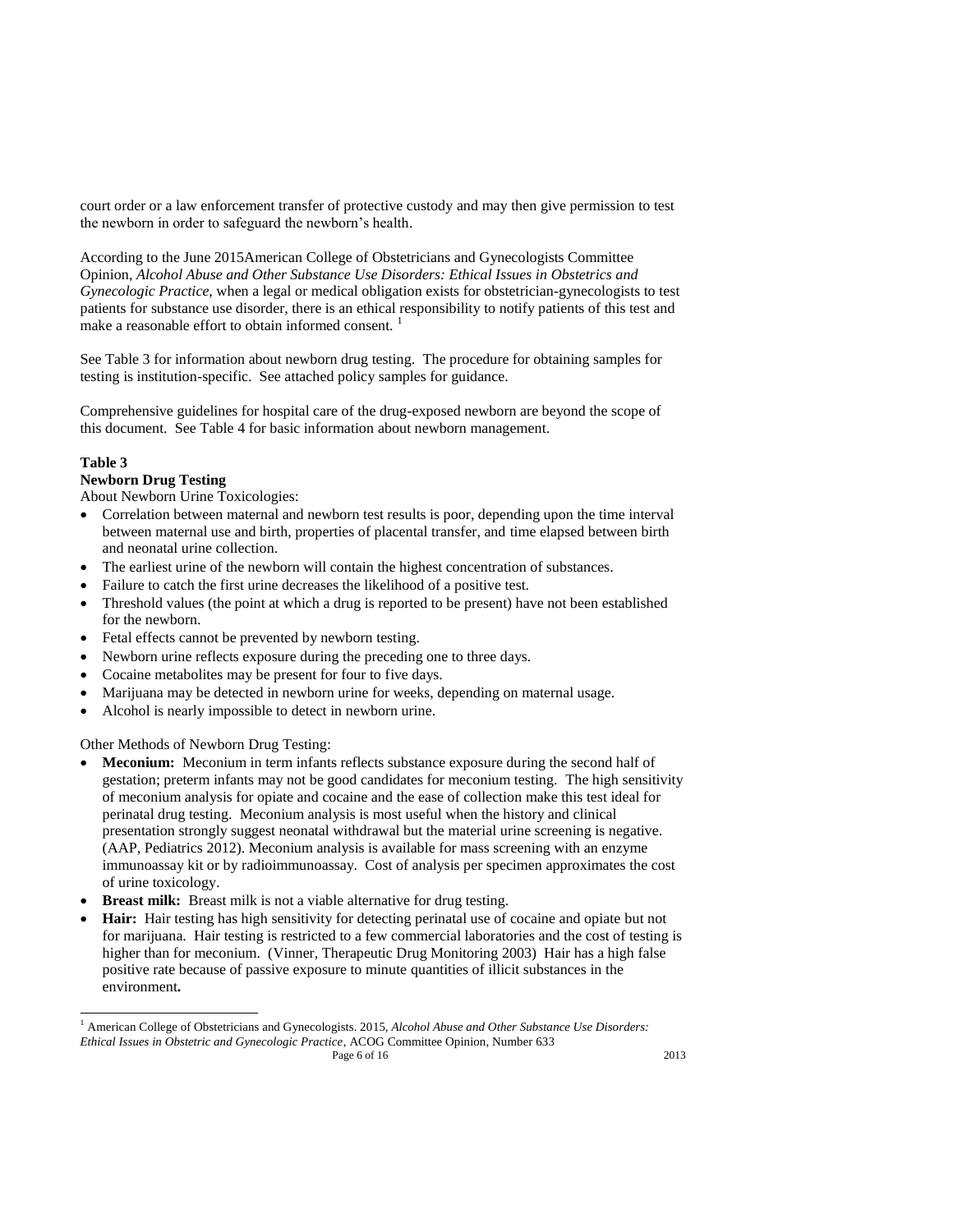**Umbilical cord segments** reflect substance exposure during the second half of gestation. Drugs given to the mother during labor will appear in cord tissue toxicology. Recent testing of umbilical cord tissue by using drug class-specific immunoassays was shown to be in concordance with testing of paired meconium specimens for detection of amphetamines, opiates, cocaine and cannabinoids (AAP, 2012). Currently testing for buprenorphine (Subutex'), and designer stimulants ("bath salts") is available. Detection of alcohol at high levels is also possible with cord tissue testing. The ease of collection and turn around time for results, make this confirmation test ideal for neonatal drug testing. Cost of analysis per specimen approximates the cost of meconium. More information is available at www.usdtl.com.

#### **Table 4**

#### **Management of a Newborn with a Positive Drug Toxicology**

- Confirm any positive test with gas chromatography/mass spectroscopy particularly if opiates are found.
- Consider the fact that intrapartum drugs prescribed to control labor pain can be detected in meconium and umbilical cord tissue.
- Notify newborn's provider for diagnostic work-up.
- Use the Neonatal Abstinence Scoring tool to document symptoms of narcotic withdrawal. See Appendix D for sample.
- Newborn assessment should include newborn health status, maternal drug use history and current family situation. Document assessment of family interaction (or lack of interaction). Include positive observations as well as areas of concern.
- Notify social worker or other designated staff member to coordinate comprehensive drug/alcohol assessment and outside referrals, including Child Protective Services. If designated staff member is not available, reporting to Child Protective Services is the responsibility of all health care providers. Child Protective Services after hours, weekends and holidays intake telephone number is: 1-800-562-5624.
	- *Note: Child Protective Services may use a patient's chart as documentation in court. A release of information is not required.*

Legal substances such as alcohol and marijuana have strong potential to cause harm*.* Adverse effects due to maternal alcohol use are well known*.* Marijuana use by adults is now legal in Washington State. There are health risks to infants of mothers who use medical or recreational marijuana. The main psychoactive component in marijuana (THC) passes from mother to child during pregnancy and through breast milk. Emerging research also suggests there is an association between marijuana and decreased fetal growth, development and executive functioning and mood disorders in children. (Goodman) THC stays in the body of mothers and babies for a long time, babies can test positive for THC weeks after being exposed. (Garry) Babies exposed to THC can have problems with feeding. (Miller)

#### **Reporting to Children's Administration**

Hospitals should contact their local Department of Social and Health Services Children's Administration office and request an in-service on mandatory reporting and other Children's Protective Services processes. The hospital's risk management staff should attend the in-service. After the in-service, parties may have a better idea of points needing clarification. Starting at the local level is important for developing key relationships and ensuring smooth and consistent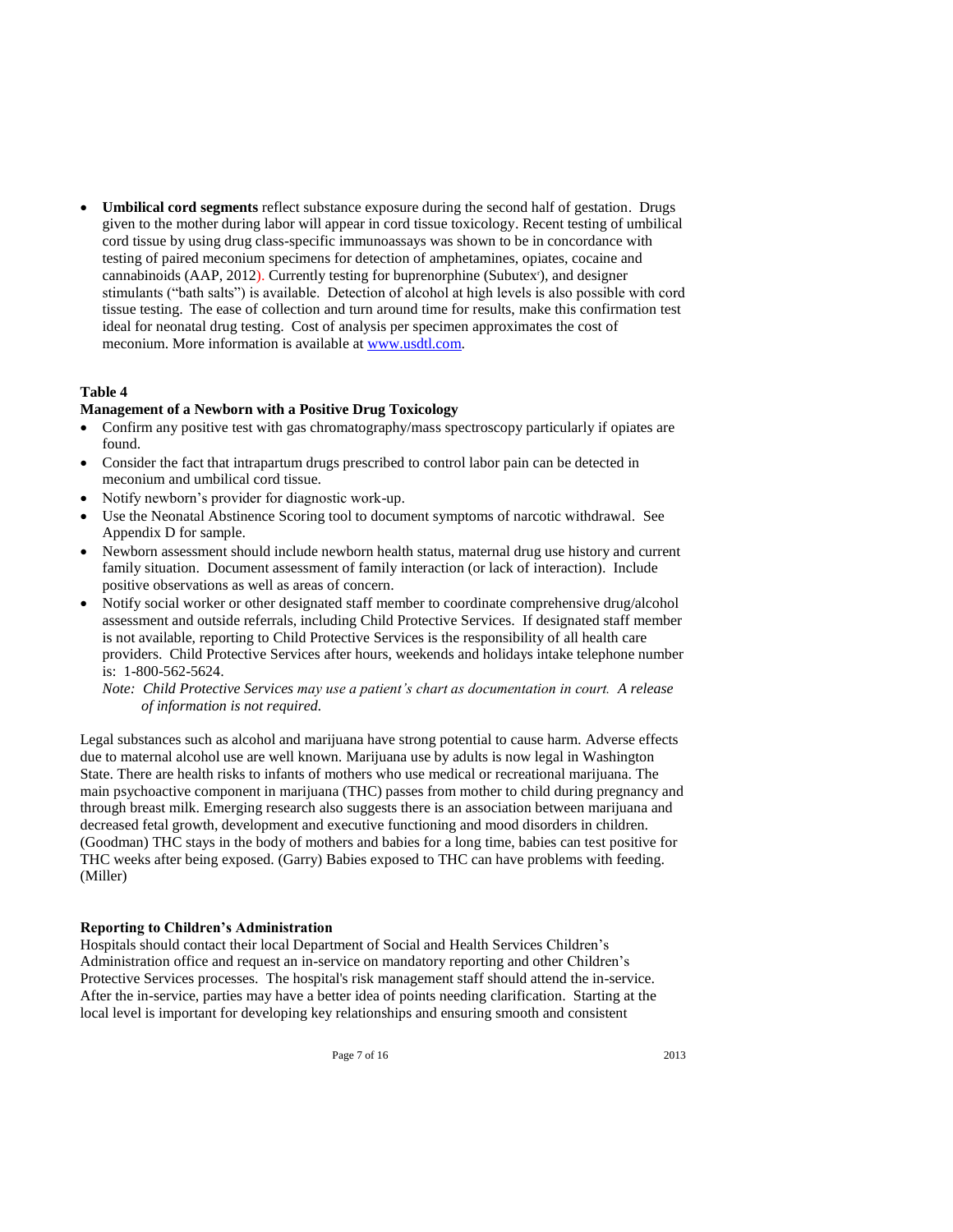procedures. See Page 14 for Department of Social and Health Services Children's Administration Prenatal Substance Abuse Policy.

Parental substance use doesn't necessarily result in child harm or neglect.<sup>2</sup>If a mandated reporter has reasonable cause to believe that a child has suffered child abuse/neglect they are mandated to report. We also agreed to add the following language: If you believe that a parent's substance use/abuse is causing child abuse or neglect, consult CPS. This includes the use of marijuana and alcohol.

The DSHS guide for reporting allegations of child abuse and neglect can be found online at http://www.dshs.wa.gov/pdf/publications/22-163.pdf.

Child Protective Services: Guidance for Mandatory Reporters can be found online at http://www.dshs.wa.gov/pdf/ca/MandatedReporterTraining.pdf

You can find your local Children's Administration office by entering your zip code at the following website, https://fortress.wa.gov/dshs/f2ws03apps/caofficespub/offices/general/OfficePick.asp or by following this link, Local Children's Administration Office locator.

# **DSHS Substance Abuse during Pregnancy - Intake Screening**

Intake must take the following actions regarding reports of substance abuse during pregnancy.

- A. Document a pregnant woman's alleged abuse of substance(s) (not medically prescribed by the woman's medical practitioner) in an intake as "Information Only."
- B. Document available information on the following risk and protective factors:
	- 1. Current substance abuse (specific substance(s) used, frequency, intensity, duration and amount of use).
	- 2. History of substance abuse (e.g., periods of abstinence).
	- 3. History of or refusal to enter substance abuse treatment.
	- 4. Results of prior substance abuse treatment.
	- 5. Current prenatal care and name of physician or obstetric care provider.
	- 6. History or current presence of domestic violence.
	- 7. Previous history of serious mental health disorder and/or postpartum mood disorder.
	- 8. Environmental factors, including exposure to toxic chemicals (i.e. drug manufacturing).
	- 9. Support available to the pregnant woman.

 $\overline{a}$ 

Information from a-i above will be documented in the Narrative section - Caregiver Characteristics. This information may be used to assess safety of the child.

- C. On all "Screened Out" intakes on a pregnant woman allegedly abusing substances, intake staff will identify whether the woman is receiving Medicaid.
	- 1. If the woman is not on Medicaid, intake will email a copy of the intake to ESA at CSDFirstSteps@dshs.wa.gov.

<sup>2</sup> American College of Obstetricians and Gynecologists. 2015*, Alcohol Abuse and Other Substance Use Disorders: Ethical Issues in Obstetric and Gynecologic Practice*, ACOG Committee Opinion, Number 633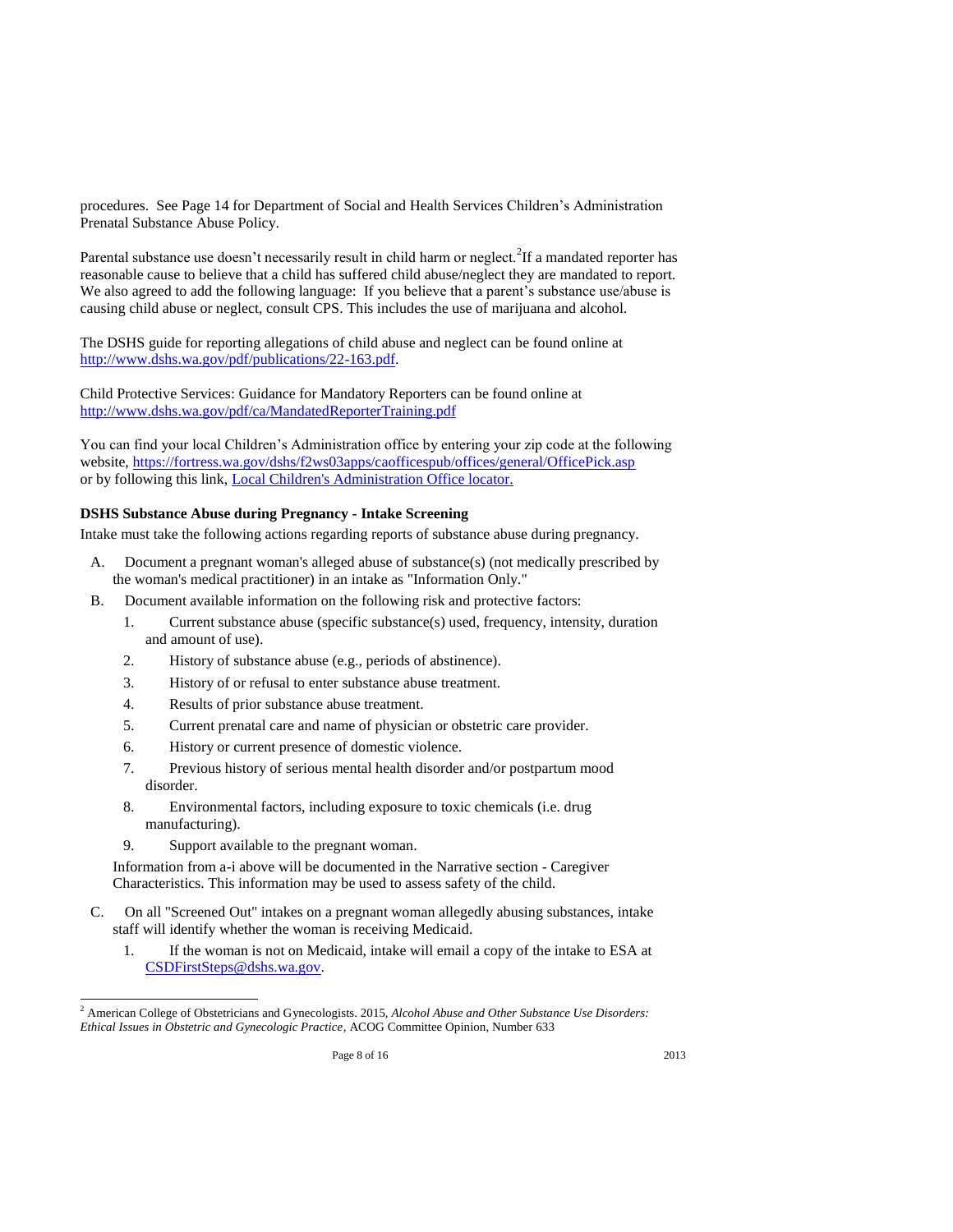- 2. If the woman is on Medicaid, intake staff will send a copy of the intake by email, mail or fax to the First Steps provider whenever possible. If there are multiple First Steps providers serving one community, intake staff will send to ESA HQ at CSDFirstSteps@dshs.wa.gov.
- D. When the referrer is an ESA HQ or First Steps provider, intake staff will not need to send an intake.
- E. Upon receipt of an intake involving an Indian child, CA intake will send intakes to the Tribe for the Tribe's information. Refer to ICW Manual Section 05.05.
- F. Follow the intake procedures (outlined in section 2220 Practices and Procedures Guide) when there is a pregnant woman who is parenting a child and there is an allegation of child abuse or neglect (CA/N).

# **DSHS Intake numbers:**

Toll free number for region 3 (old regions 5 and 6) is **Toll Free Intake:** 1-888-713-6115. Region 1 intake (old regions 1 and 2) is **Toll Free Intake:** 1-800-557-9671. Central intake covers new region 2 (old 4 and 5).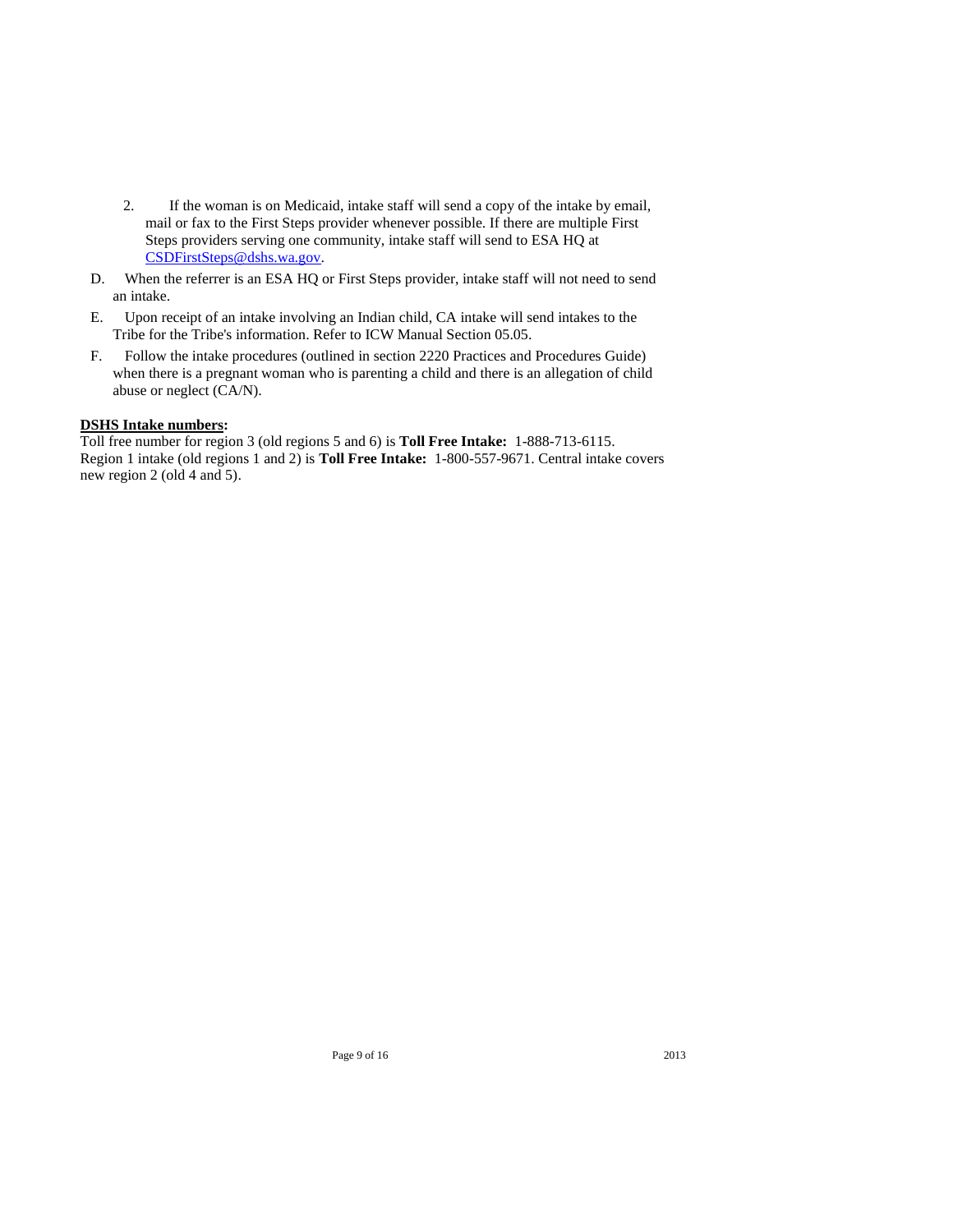# **Appendix A**

#### **References and Resources:**

American Academy of Pediatrics (AAP) Committee on Drugs and Committee on Fetus and Newborn. 2012. Neonatal Drug Withdrawal. *Pediatrics*; 129:e540-560.

American Academy of Pediatrics. Section on Breastfeeding. Breastfeeding and the use of Human Milk. 2012, *Pediatrics,* 129, e827-e841.

American College of Obstetricians and Gynecologists Committee Opinion. 2011. Substance Abuse Reporting and Pregnancy: the Role of the Obstetrician Gynecologist, Number 473.

American Society of Addiction Medicine. 2011. Public Policy statement on Women, Alcohol and other Drugs and Pregnancy. http://www.asam.org/advocacy/find-a-policy-statement/view-policystatement/public-policy-statements/2011/12/15/women-alcohol-and-other-drugs-and-pregnancy

American Academy of Pediatrics and American College of Obstetricians and Gynecologists. 2012 *Guidelines for Perinatal Care, Seventh Edition*. Elk Grove Village IL.

American Congress of Obstetricians and Gynecologists. 2014. Toolkit on State Legislation Pregnant Women and Prescription Drug Abuse, Dependence and Addiction. http://www.acog.org/-/media/Departments/State-Legislative-Activities/2014SRTSAToolkit.pdf?dmc=1&ts=20150522T1547594846

American College of Obstetricians and Gynecologists. 2015*, Alcohol Abuse and Other Substance Use Disorders: Ethical Issues in Obstetric and Gynecologic Practice*, ACOG Committee Opinion, Number 633. http://www.acog.org/-/media/Committee-Opinions/Committee-on-Ethics/co633.pdf?dmc=1&ts=20150522T1540124212

American College of Obstetricians and Gynecologists. 2015*, Marijuana use During Pregnancy and Lactation,* ACOG Committee Opinion, Number 637. http://www.acog.org/Resources-And-Publications/Committee-Opinions/Committee-on-Obstetric-Practice/Marijuana-Use-During-Pregnancy-and-Lactation

American College of Obstetricians and Gynecologists, 2011. *Methamphetamine Abuse in Women of Reproductive Age,* ACOG Committee Opinion, Number 479.

American College of Obstetricians and Gynecologists Committee Opinion. 2012*,* Reaffirmed 2014. *Opioid Abuse, Dependence, and Addiction*. Number 524.

American College of Obstetricians and Gynecologists Committee Opinion. 2012. *Nonmedical Use of Prescription Drugs*. Number 538.

American College of Obstetricians and Gynecologists. 2005. Substance Use: Obstetric and Gynecologic Implications. In *Special Issues in Women's Health*. ACOG Committee on Health Care for Underserved Women.

Burns, E, Gray, R, Smith, L. Brief screening questionnaires to identify problem drinking during pregnancy: a systematic review. 2010. *Addiction,* 105, 601-614.

Chang, G, Orav, E, Jones, E, Buynitsky, T, Gonzalez, S, Wilkins-Haug, L. 2011. Self reported alcohol and drug use I pregnancy young women. *J Addiction Medicine* 5(3) 221-226.

Page 10 of 16 2013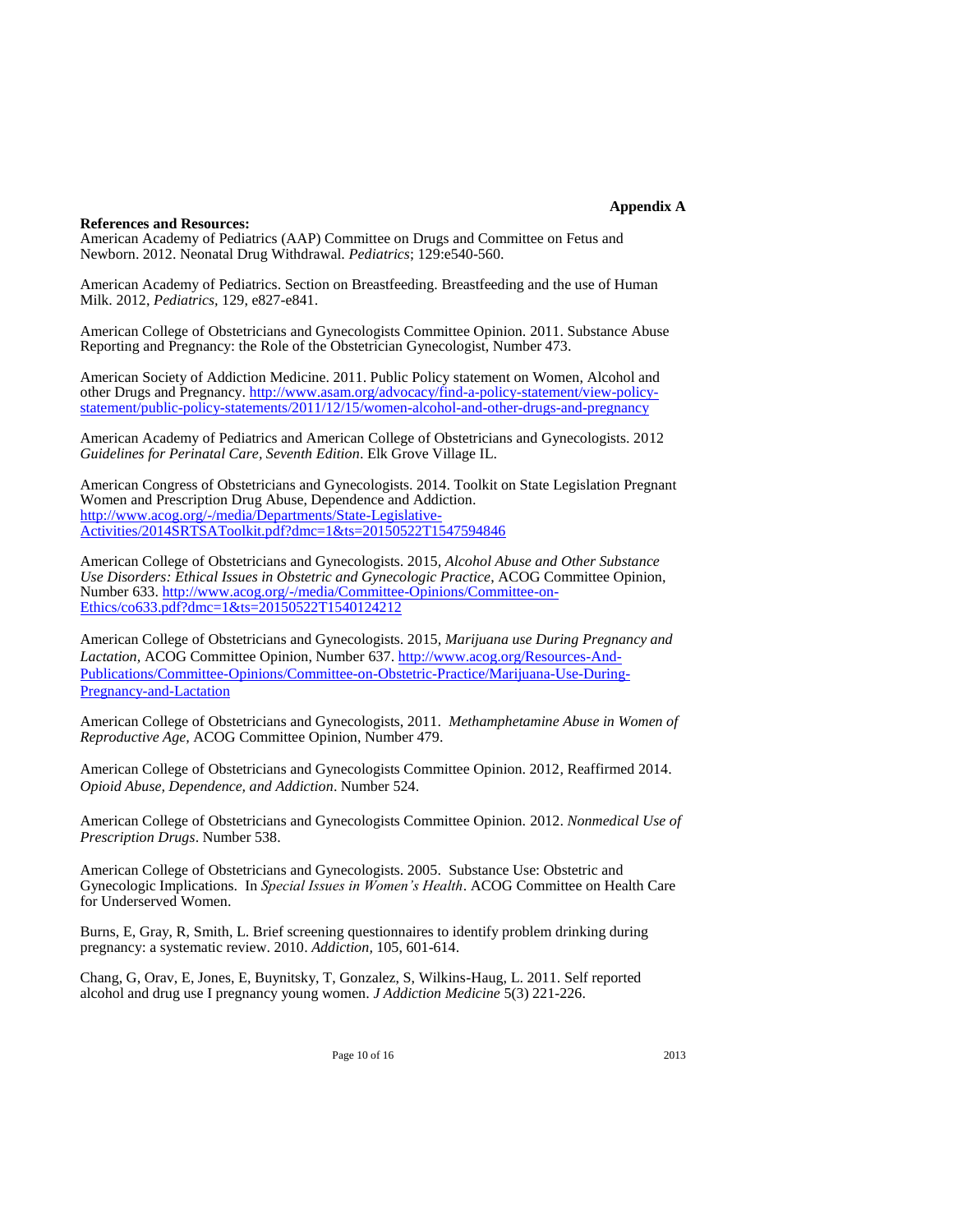Creanga, AA, et. (2011). Maternal Drug Use and its Impact on Neonates: population-based study in Washington State. *Obstetrics and Gynecology,* 119(5), 924-933.

Finnegan LP. 1986. Neonatal abstinence syndrome: assessment and pharmacotherapy. In: Rubaltelli FF, Granati B, eds. *Neonatal therapy: an update*. New York: Excerpta Medica: 122-46.

Garry, et al, (2009). Cannibis and breastfeeding. Journal of Toxicology. Doi:10.1155/2009/596149.

Goodman, DJ and Wolff KB. (2013). Screening for Substance Abuse in Women's Health: A Public health Imperative. *Journal of Midwifery and Women's Health*, 58, 278-287.

Hudak L, Tan RC and the Committee on Drugs and the Committee on Fetus and Newborn. (2012). Neonatal Drug Withdrawal. *Pediatrics*,129(2), e540-e560.

Humeniuk R, Babor T, Jones HE, Deppen K, Hudak ML, Leffert L, McClelland C, Sahin L, Starer J, Terplan M, Thorp JM. (2013). Clinical care for opioid- using pregnant women and postpartum women: the role of obstetric providers. *American Journal of Obstetrics and Gynecology,* 1-9.

Jansson L and Velez M. (2012). Neonatal abstinence syndrome. *Current Opinion Pediatrics,* 24(2), 252-258.

Lester BM, et al. 2004. Substance use during pregnancy: time for policy to catch up with research. *Harm Reduction Journal*; http://www.harmreductionjournal.com/content/1/1/5.

Martin CE, Longinaker N, Terpan M. (2014). Recent Trends in Treatment Admissions for Prescription Opioid Abuse During Pregnancy. *Journal of Substance Abuse Treatment,* article in press. Miller, Clinical Lactation, 2012, Vol. 3-3, 102-107.

O'Connor A, Alto W. (2013). The Outpatient Treatment Guide manual for Care of Opioid-Dependent Pregnant Women with Buprenorphine. Maine Dartmouth Family Medicine Residency, Dartmouth Medical School. www.mainedartmouth. org/pdf/OConnorAltoOutpatientTreatmentManualOpioidDependentPregnant\_ V2.pdf

Patrick SW, Schumacher RE, Benneyworth BD, Krans EE, Mcallister JM, Davis MM. (2012). Neonatal Abstinence Syndrome and Associated health Care Expenditures United States, 2000-2009. *Journal of American Medical Association,* published online April 30, 2012.

Ostrea EM, et al., 2001. Estimates of illicit drug use during pregnancy by maternal interview, hair analysis, and meconium analysis. *Journal of Pediatrics*; 138:344-8.

Schmid, SM, Lapaire, O, Huang, DJ, JÜrgens, FE, & Guth, U (2011) . Cannabinoid hyperemesis syndrome: an underreported entity causing nausea and vomiting of pregnancy. Archives Gynecology and Obstetrics, 284:1095-1097.

Page 11 of 16 2013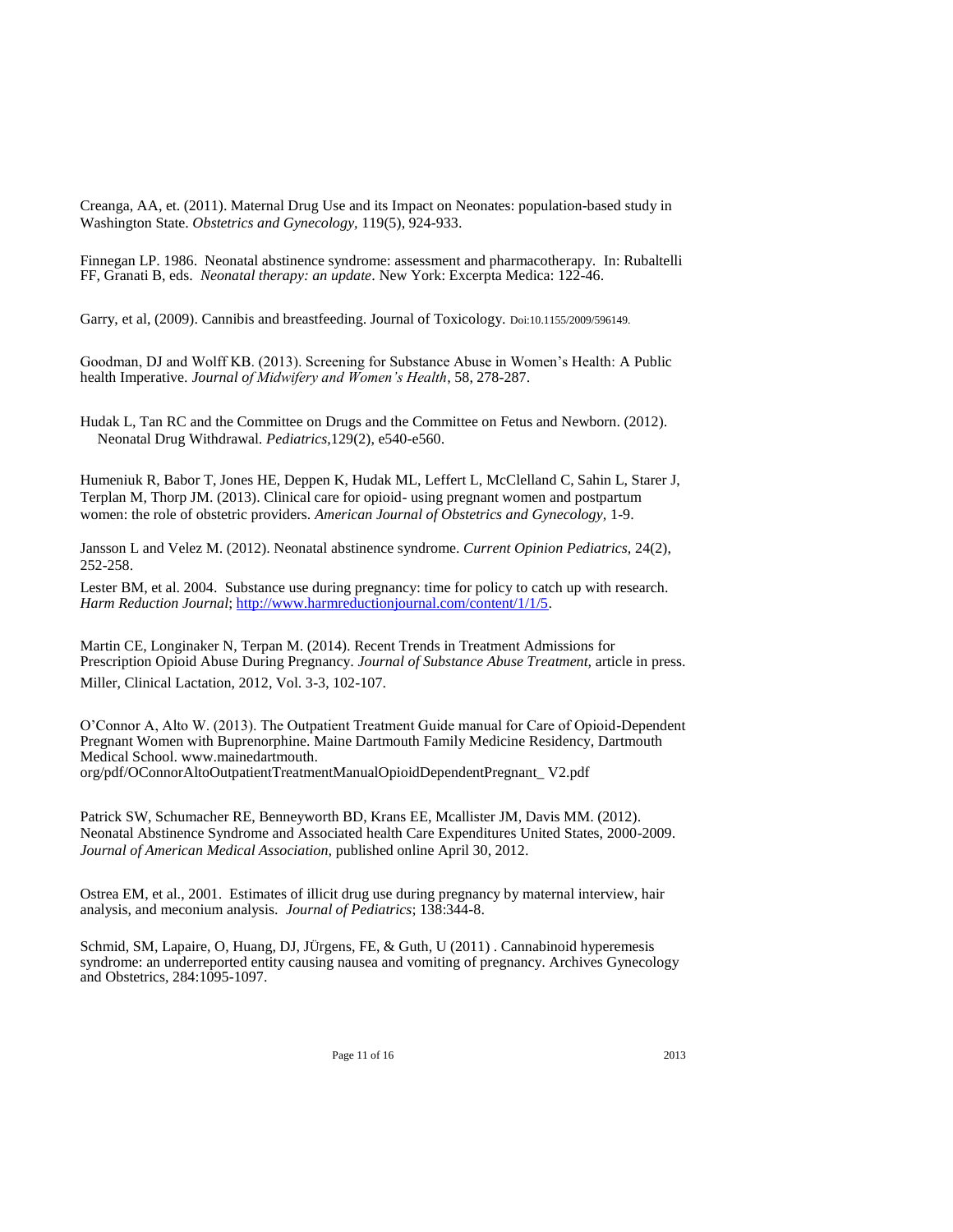Vinner E, Vignau J, Thibault D, Codaccioni X, Brassart C, Humbert L, Lhermitte M. (2003). Neonatal Hair Analysis Contribution to Establishing a Gestational Drug Exposure profile and Predicting a Withdrawal Syndrome. *Therapeutic Drug Monitoring*; 25:421-432.

Washington State Department of Health. 2013. *Substance Abuse During Pregnancy: Guidelines for Screening*.

Weiner. S. M. & Finnegan, L.P. (2011). Drug withdrawal in the neonate. In S.L. Gardner, B.S. Carter, M. Enzman-Hines & J.A. Hernandez. (Eds*.), Merenstein and Gardner's Handbook of Neonatal Intensive Care,* (7<sup>th</sup> Edition. pp.201-222), St. Louis: Mosby Elsevier.

#### **Additional Resources**

To order or download "The Parent's Guide to CPS" (mentioned in letter on Page 11): https://www.dshs.wa.gov/node/8330

Washington State Department of Health, Access, Systems and Coordination Phone: 360-236-3582)

Washington State Department of Social and Health Services Children's Administration website – video and materials for mandatory reporters: http://www1.dshs.wa.gov/ca/general/index.asp

Child Protective Services after hours, weekends and holidays intake phone number: 1-800-562-5624. http://www.dshs.wa.gov/ca/safety/abuseReport.asp?2

Washington State Hospital Association (Phone: 206-216-2531)

Neonatal Advances – Enhancing the Care of Drug-Exposed Infants http://neoadvances.com/

Washington State Perinatal Collaborative Neonatal Abstinence Syndrome clinical pathway and sample hospital protocols -http://waperinatal.org/neonatal-abstinence-syndrome/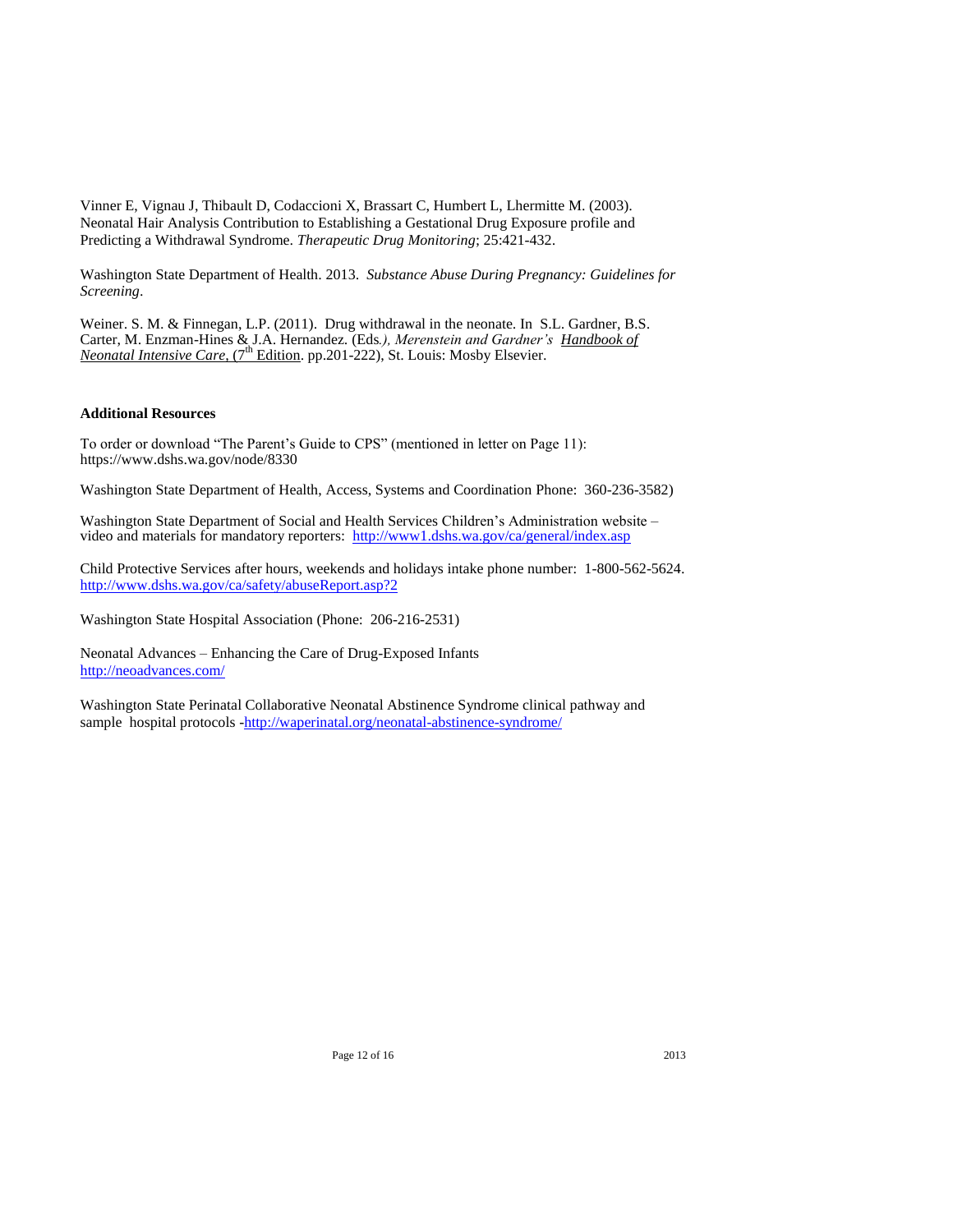# **Appendix B**

# **Guidelines for Obtaining Consent from Parents For Infant Drug Testing**

# **Set the Scene**

The healthcare provider's attitudes and feelings about maternal substance use, as well as the environment in which this discussion takes place, often influences the success or failure of obtaining parental consent for infant drug testing. Often, the way the subject is approached will be the major determinant in obtaining consent.

- Be aware of your own beliefs and values that may interfere with your ability to remain neutral and non-judgmental.
- Assess the environment for privacy and when possible, discuss the issue in a non-emergent setting.
- Attend to your non-verbal behavior including body stance, facial expression, eye contact, muscle tension, and arm and hand positioning.

# **Introduce the Topic**

- Begin with open ended questions. Ask the mother how she is doing and what she needs.
- Reflect back to the mother what she has just stated and respond to any questions.
- Inform the mother that there is another topic you need to discuss.
- Give reasons / describe in a non-judgmental manner why you want to test her infant for evidence of maternal drug use during pregnancy (see script below).
- If the testing is requested by Child Protective Services, inform the mother of this and bring the focus back to the health of the mother and infant.
- Ask if she has any questions; if yes, answer them to the best of your ability.
- Ask permission for consent: "Do we have your permission to test the baby?" If yes, thank the mother for her cooperation and reinforce that she is working in the best interest of her child.
- Review what the testing process involves for the baby.

# **If the Parent is Angry, Resistant, Agitated and/or Defensive:**

- Determine if the parent is intoxicated or has mental health issues that will interfere with her ability to comprehend.
- Stay calm.
- Do all of the steps described above: bring the focus back to the health of the infant; re-explain that her cooperation with this step shows that she is interested in the health of her baby.
- Allow more time for the parent to talk about what is happening and her concerns. Reassure as appropriate.
- Be matter of fact about the issue while remaining supportive and non-judgmental.
- Refer to your agency's policies regarding drug testing and Child Protective Services protocols.

Page 13 of 16 2013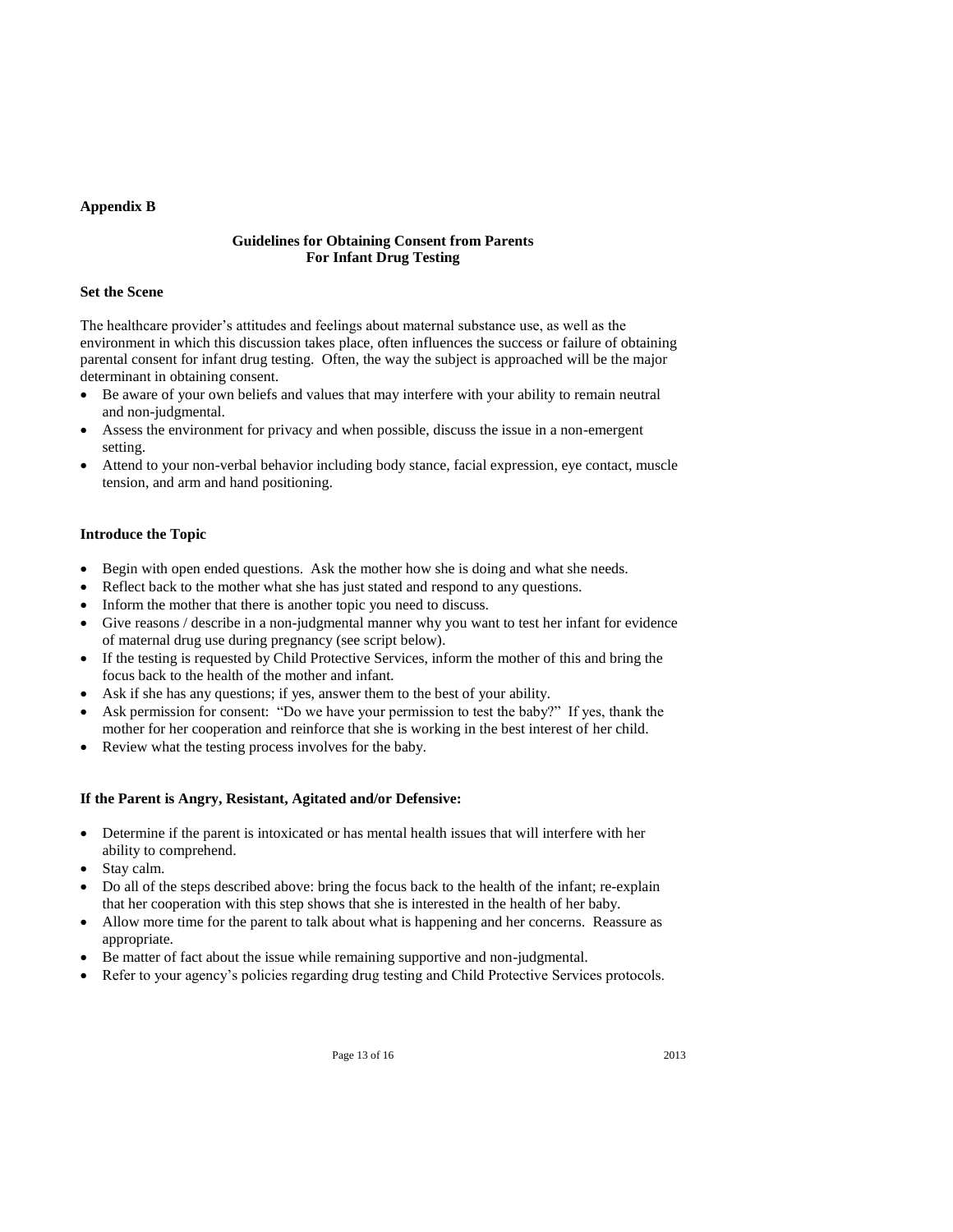#### **Sample Scenario:**

Hello Mary, how are you doing today? Do you have any questions or concerns you'd like to talk about?

#### (*Patient responds and her questions concerns are addressed).*

Those are good questions, Mary. Now, I have something else to discuss with you that will help us provide the best care for your baby. This may be uncomfortable to discuss but it is very important.

#### (*Give patient time to respond*).

There is some concern about your drug use during this pregnancy and the impact it has had or may have on your baby. I know you want the best for your baby and wouldn't purposefully do anything to hurt her. When a woman uses drugs when she is pregnant or breastfeeding, there is a risk to the baby's health. We would like to get your permission to test your baby for drugs so we can give her the best medical care. Will you sign a consent form to test your baby?

**If parent responds "Yes":** I know this is scary but it's the best decision for your baby. Here is the consent form. Is there anything you'd like me to know or do you have any questions?

## (*Patient Response*)

Okay, do you want to hear how this done and what you may be asked to do?

**If parent responds "No": (***Use the same steps as above until the patient refuses*.) I can't imagine how scary this sounds to you and I hope we can come to an agreement about you consenting but if we can't I am still required to do what I think is needed to make sure your baby is given appropriate medical care. Can we talk about this more?

# (*Client nonresponsive or says "No."*)

This facility and I are required to notify Child Protective Services when there is concern about the effect a parent's drug use has on the health of an infant. What happens now is staff here will contact Child Protective Services to let them know the situation. Your baby may then be placed on an administrative hold. When Child Protective Services gains custody, Child Protective Services can then give permission to test the baby. It would be great if we get consent and test now and begin any treatment your baby may need. What do you think?

(*If the patient still refuses, follow the agency protocols and do what is necessary to keep the baby in the hospital and complete the testing after* Child Protective Services *has approved).*

"OK, I hear you saying no to drug testing for your baby. I'll let the staff here know of that decision and we'll take it from here. It's important for you to know that your baby may still get tested for drugs. We would do that to protect your baby's health. We'll keep you informed about what will happen next."

Page 14 of 16 2013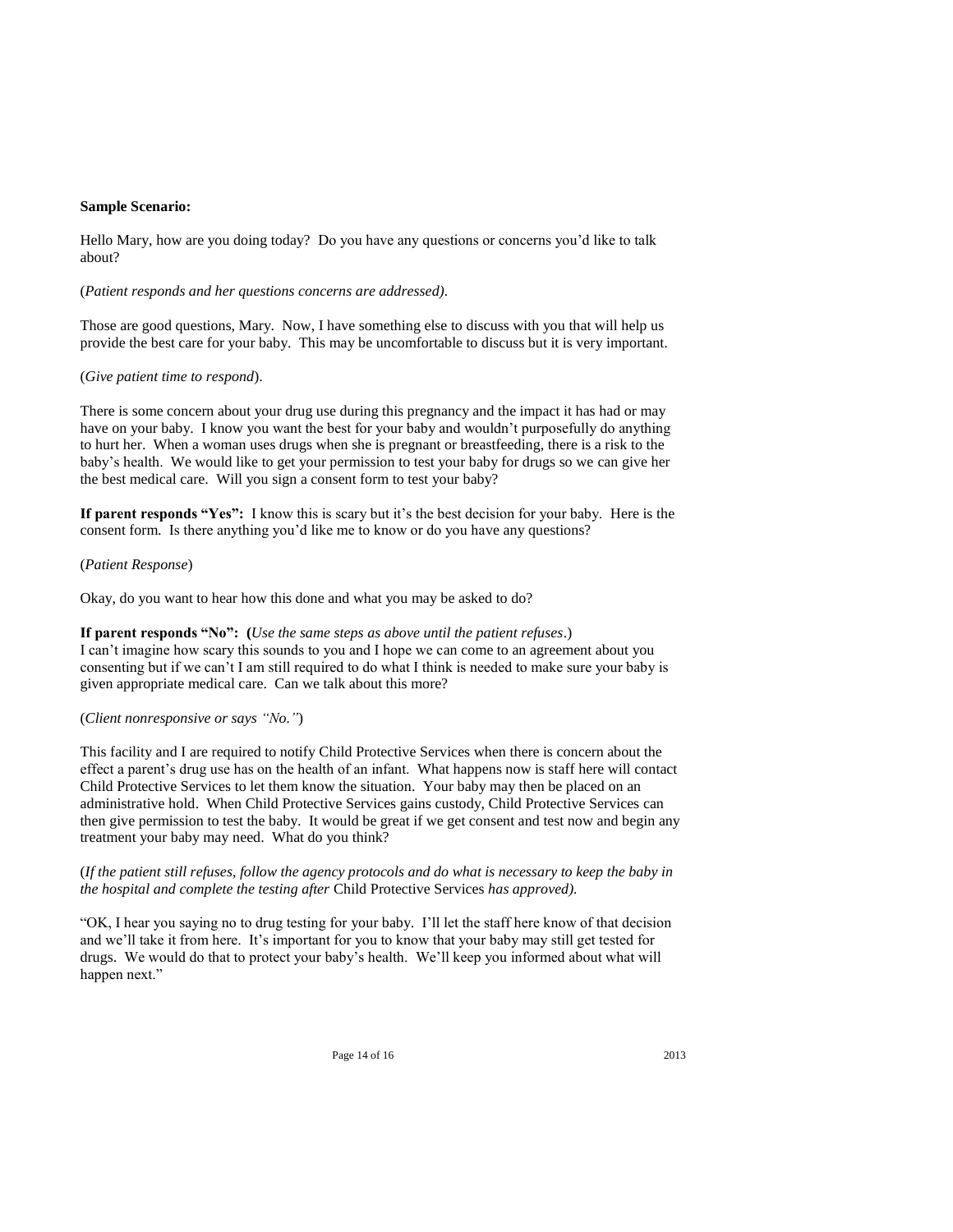# **Appendix C**

# **Sample Parent Letter: Information for parents of newborn placed on administrative hold**

Hospital Letterhead

Dear Parent:

This letter tells about what is happening to you and your newborn. People who care for you and your baby have concerns about your drug and/or alcohol use and the impact it has on your baby. For this reason, your newborn has been placed on an administrative hold at the hospital. This means that you may not leave the hospital with your baby at this time.

The enclosed purple booklet "Parent's Guide to Child Protective Services (CPS)" provides some important information that will help you through this time. Please take a few minutes to read it. You may ask your questions to the person from CPS who will come and speak with you at the hospital, or at your house if you have already left the hospital.

Each person's situation is different, and the social worker from CPS will explain what will happen next. This social worker will talk with you and develop a plan for keeping your newborn safe. This person will give you information about services for you and your new baby. This may include dates and times of appointments or meetings that you need to attend.

We know this is a difficult time. Your nurses and hospital social worker want to help you in your efforts to ensure the health and safety of your baby. Please ask questions and let your nurses and social worker know your thoughts and feelings.

We believe the best place for a new baby is with the family. We hope you will work with CPS to make a safe and healthy home for your new baby.

Sincerely, XXXXX Enclosure

Page 15 of 16 2013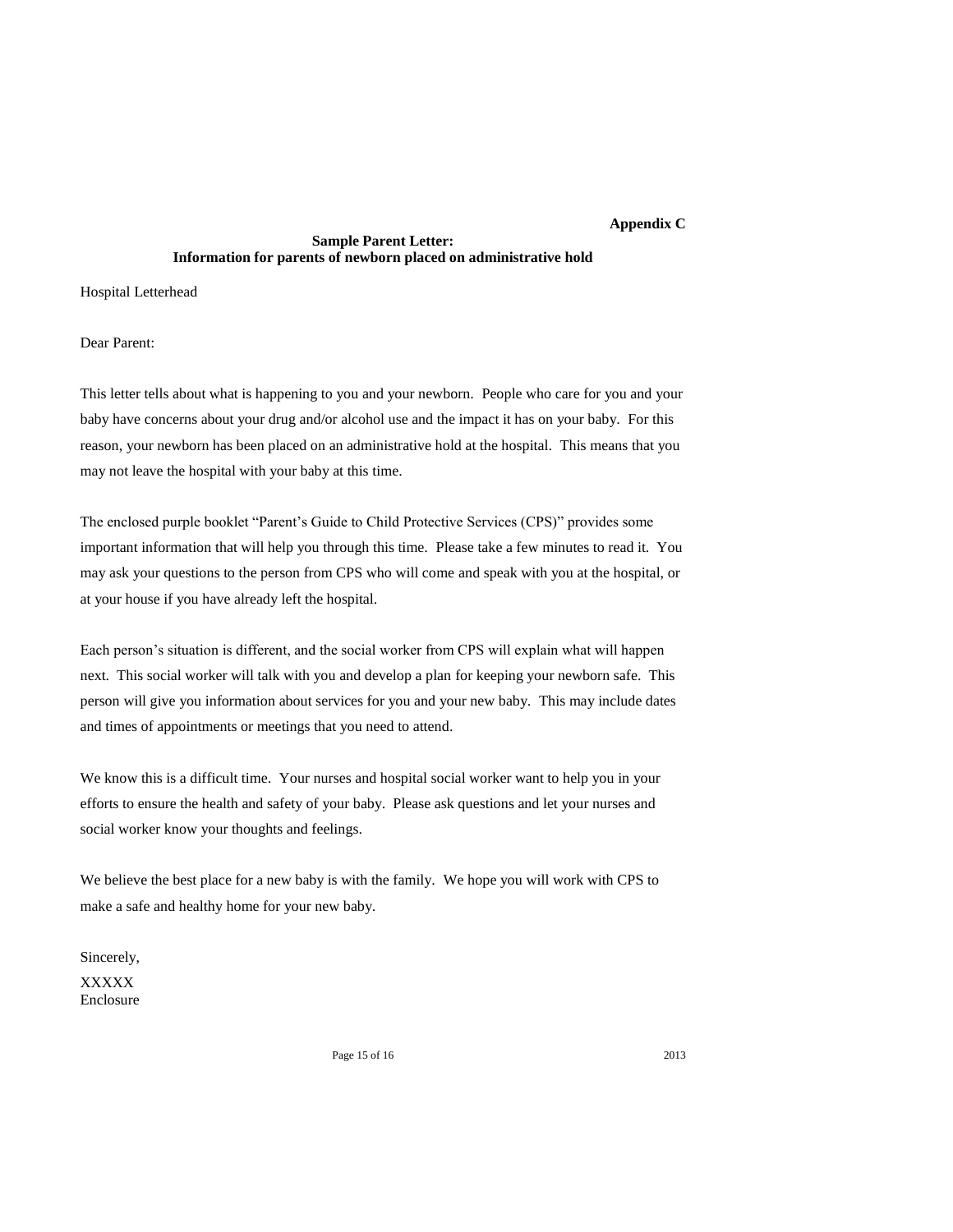**Appendix D**

| <b>Morphine Sulfate</b>                                               | <b>Neonatal Abstinence Scoring System</b>                                             | Dose                                    |  |  |  |  |  |  |
|-----------------------------------------------------------------------|---------------------------------------------------------------------------------------|-----------------------------------------|--|--|--|--|--|--|
| System<br>Date/Time                                                   | Signs and Symptoms                                                                    | Score                                   |  |  |  |  |  |  |
| Central<br><b>Nervous</b><br>System<br>Disturbance                    | Crying: Excessive high pitched<br>Crying: continuous high pitched                     | $\overline{c}$<br>3                     |  |  |  |  |  |  |
|                                                                       | Sleeps < 1 hour<br>Sleeps < 2 hours after feeding<br>$Sleeps < 3$ hours after feeding | $\overline{3}$<br>$\overline{2}$<br>1   |  |  |  |  |  |  |
|                                                                       | Hyperactive Moro reflex<br>Markedly hyperactive Moro reflex                           | $\overline{2}$<br>3                     |  |  |  |  |  |  |
|                                                                       | Mild tremors: Undisturbed<br>Moderate-severe tremors:<br>Undisturbed                  | $\overline{3}$<br>$\boldsymbol{\Delta}$ |  |  |  |  |  |  |
|                                                                       | Mild tremors: Disturbed<br>Moderate-severe tremors:<br><b>Disturbed</b>               | 1<br>$\overline{c}$                     |  |  |  |  |  |  |
|                                                                       | Increased muscle tone                                                                 | $\overline{c}$                          |  |  |  |  |  |  |
|                                                                       | Excoriation (specify area)                                                            | 1                                       |  |  |  |  |  |  |
|                                                                       | Myoclonic Jerks                                                                       | 3                                       |  |  |  |  |  |  |
|                                                                       | Generalized convulsions                                                               | 5                                       |  |  |  |  |  |  |
| Metabolic,<br>Vasomotor.<br>and<br>Respiratory<br><b>Disturbances</b> | Sweating                                                                              | 1                                       |  |  |  |  |  |  |
|                                                                       | Fever 37.2-38.3 <sup>°</sup> C (99-101 F)<br>Fever > 101 F (>38.4 <sup>o</sup> C)     | $\mathbf{1}$<br>$\overline{2}$          |  |  |  |  |  |  |
|                                                                       | Frequent yawning $(>3)^*$                                                             | 1                                       |  |  |  |  |  |  |
|                                                                       | Mottling                                                                              | $\mathbf{1}$                            |  |  |  |  |  |  |
|                                                                       | <b>Nasal Stuffiness</b>                                                               | $\mathbf{1}$                            |  |  |  |  |  |  |
|                                                                       | Sneezing $(>3)$ *                                                                     | $\mathbf{1}$                            |  |  |  |  |  |  |
|                                                                       | Nasal flaring                                                                         | $\overline{c}$                          |  |  |  |  |  |  |
|                                                                       | Respiratory rate (>60/min.)<br>Respiratory rate (>60/min. with<br>retractions)        | $\mathbf{1}$<br>$\overline{2}$          |  |  |  |  |  |  |
| Gastro-<br>Intestinal<br><b>Disturbances</b>                          | Excessive sucking                                                                     | 1                                       |  |  |  |  |  |  |
|                                                                       | Poor feeding                                                                          | $\mathfrak{D}$                          |  |  |  |  |  |  |
|                                                                       | Regurgitation+<br>Projectile vomiting+                                                | $\overline{2}$<br>3                     |  |  |  |  |  |  |
|                                                                       | Loose stools<br>Watery stools                                                         | $\mathbf{2}$<br>3                       |  |  |  |  |  |  |
|                                                                       | <b>Total Score</b>                                                                    |                                         |  |  |  |  |  |  |
|                                                                       | Initials of Scorer                                                                    |                                         |  |  |  |  |  |  |

\*As they have occurred in the entire scoring period (i.e., within the previous 2 or 4 hours, whatever the scoring interval). + More than or equal to 2 times during or after feeding.

Page 16 of 16 2013 Adapted from Finnegan, L.P. 1986. Neonatal abstinence syndrome: assessment and pharmacotherapy. In F.F., Rubatelli and B. Granadi (ed.) Neonatal therapy: an update. Exerpta Medica, NY.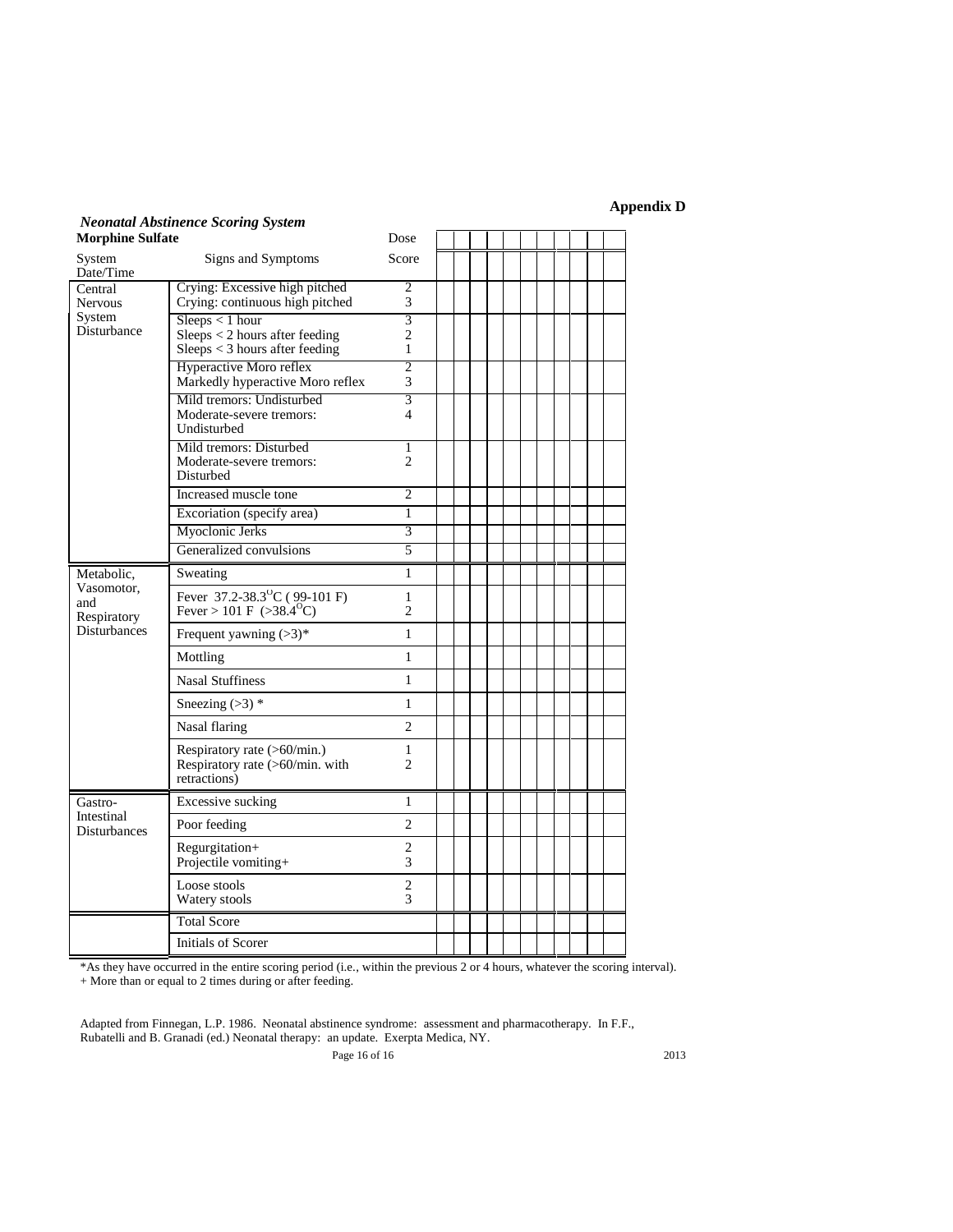**Comment [PKT1]:** DSHS folks please be sure this is current policy document



# Children's Administration

# Prenatal Substance Abuse Policy

The Federal Child Abuse Prevention and Treatment Act (CAPTA) as amended by the Keeping Children and Families Safe Act of 2003 requires health care providers to notify Child Protection Services (CPS) of cases of newborns identified as being AFFECTED by illegal substance abuse or withdrawal symptoms resulting from prenatal drug exposure.

Washington State statute does not authorize Children's Administration (CA) to accept referrals for CPS investigation or initiate court action on an unborn child.

In Washington State, health care providers are mandated reporters and required to notify CPS when there is reasonable cause to believe a child has been abused or neglected*.* If a newborn has been identified as substance exposed or affected, this may indicate child abuse/neglect and should be reported. It is critical that mandated reporters provide as much information regarding concerning issues/behaviors, risk factors or positive supports that were observed during the interaction with the family.

#### **HOW DO I MAKE A REPORT?**

Children's Administration offices within local communities are responsible for receiving and investigating reports of suspected child abuse and neglect. Reports are received by CPS Intake staff either by phone, mail or in person and are assessed to determine if the report meets the legal definition of abuse or neglect and how dangerous the situation is.

Children's Administration offers several ways to report abuse:

**Daytime: Contact local Children's Administration CPS office.** A local CPS office can be located on the following link:

https://fortress.wa.gov/dshs/f2ws03apps/caofficespub/offices/general/OfficePick.asp

**Nights and Weekends:** Call the Child Abuse and Neglect **Hotline** at **1-866-ENDHARM** (1-866-363-4276), which is Washington State's toll-free, 24 hour, 7 day-a-week hotline where you can report suspected child abuse or neglect.

Additional information about reporting abuse and neglect of children can be located at: http://www.dshs.wa.gov/ca/safety/abuseReport.asp?2

## **AS A MANDATED REPORTER WHAT INFORMATION WILL I BE ASKED TO PROVIDE?**

- Mandated reporters will be asked to provide as much of the following information as they are able: 1. The name, address and age of the child and parent(s) stepparents, guardians, or other persons
- having custody of the child. 2. The nature and extent of alleged
	- Injury or injuries
	- **Neglect**
	- Sexual Abuse
- 3. Any evidence of previous injuries.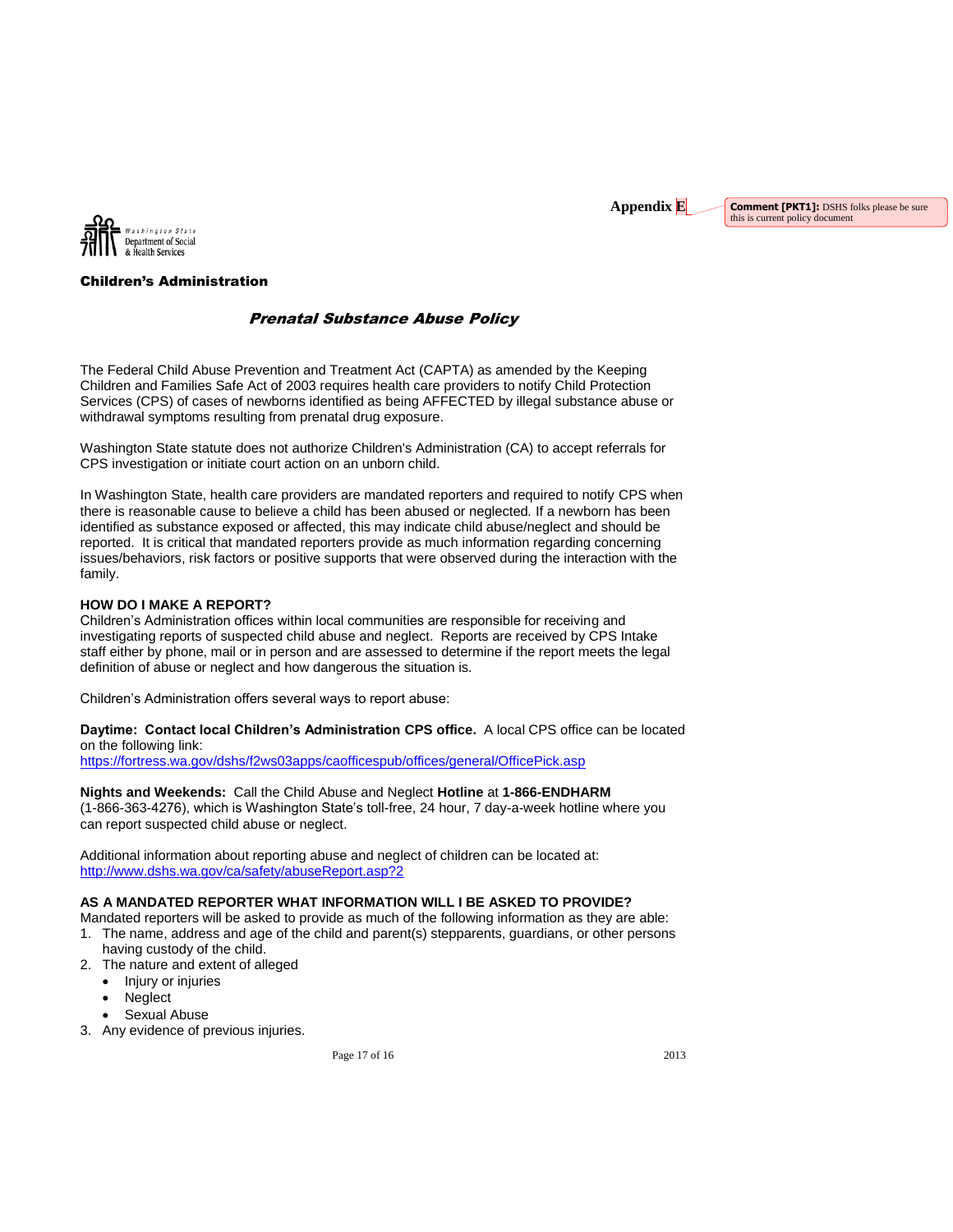4. Any other information that may be helpful in establishing the cause of the child's death, injury, or injuries and the identity of the alleged perpetrator(s).

It is important to provide as much information about why you have reasonable cause to believe there is child abuse or neglect. This information will assist DSHS at intake or during the course of a CPS investigation if the case screens in. Examples include:

- Issues, i.e., substance use, mental health that may impact a child's safety.
- Parents' resources and strengths that can help the parents' care for and protect the children.
- Parents' response to interventions, etc.
- Names of family members.
- Whether the child may be of Indian ancestry for Indian Child Welfare planning, if applicable.
- Parent(s) attitude about their newborn.
- Did the mother participate in prenatal care.
- Extended family and family strengths which can help the parent(s) to care for and protect children and their family.
- Parent(s) resources and family strengths.
- Rational for toxicology testing.

If you are in doubt about what should be reported, it is better to make your concerns known and discuss the situation with your local CPS office or Child Abuse and Neglect Hotline.

If a crime has been committed law enforcement must be notified. The name of the person making the report is not a requirement of the law, however, mandated reporters must provide their name in order to satisfy their mandatory reporting requirement.

#### **WHAT HAPPENS AFTER A REPORT IS MADE?**

When a report of suspected child abuse or neglect is made, CA intake staff determines whether the situation described meets the legal definition of child abuse or neglect. In order for CPS to intervene in a family the report must meet the legal definition of child abuse or neglect or there is a safety threat(s) to the child.

Referrals which are determined to contain sufficient information may be assigned for investigation or other community response.

CPS investigations include the following:

- Determining the nature and extent of abuse and neglect.
- Evaluating the child's condition, including danger to the child, the need for medical attention, etc.
- Identifying the problems leading to or contributing to abuse or neglect.
- Evaluating parental or caretaker responses to the identified problems and the condition of the child and willingness to cooperate to protect the child.
- Taking appropriate action to protect the child.
- Assessing factors which greatly increase the likelihood of future abuse or neglect and the family strengths which serve to protect the child.

If a child is of Indian ancestry social services staff must follow requirements of the Federal Indian Child Welfare Act (ICWA), state laws, and the RCW.

Page 18 of 16 2013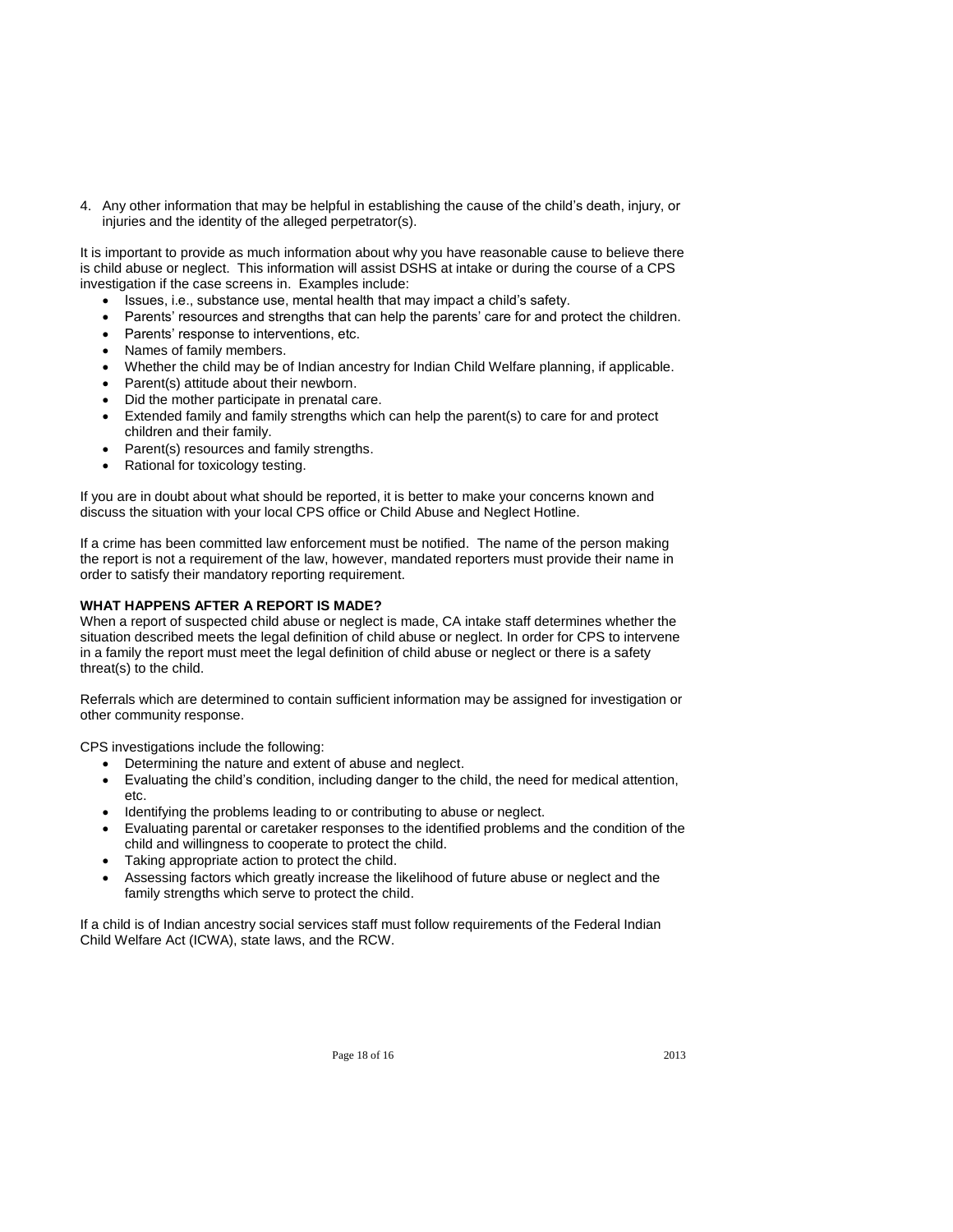#### **WHAT SERVICES MAY BE PROVIDED?**

Protective services are provided to abused/neglected children and their families without cost. Other rehabilitative services for prevention and treatment of child abuse are provided by the Department of Social and Health Services and other community resources (there may be a charge for these services) to children and the families, such as:

- Home support specialist services
- Day care
- Foster family care
- Financial and employment assistance
- Parent aides
- Mental health services such as counseling of parents, children and families
- Psychological and psychiatric services
- Parenting and child management classes
- Self-help groups
- Family preservation services

## **WHAT HAPPENS IF A REPORT DOES NOT MEET THE DEFINITION OF CHILD ABUSE OR NEGLECT?**

When CA receives information that does not meet the definition of child abuse or neglect and CA does not have the authority to investigate, intake staff documents this information in the systems database as an "Information Only" referral.

When CA receives information about a pregnant woman who is not parenting other children and is allegedly abusing substances, intake staff documents this information and available information about risk and protective factors in an "Information Only" referral. This referral is then forwarded to First Steps Services.

When CA receives information about a substance exposed but not substance-affected newborn, intake will ask about available information, including information about safety threats and protective factors to determine if there is an allegation of child abuse or neglect or safety threat(s). If there are no allegations of child abuse or neglect or safety threats, CA does not have the authority to conduct a CPS investigation and the referral is documented as "Information Only." If a decision is made not to respond, and you disagree, you may discuss your concerns with the Intake Supervisor. When a case is not appropriate for CPS, you may consult with the local Children's Administration office for suggestions or guidance in dealing with the family.

\_\_\_\_\_\_\_\_\_\_\_\_\_\_\_\_\_\_\_\_\_\_\_\_\_\_\_\_\_\_\_\_\_\_\_\_\_\_\_\_\_\_\_\_

CA Practices and Procedures – Prenatal Substance Abuse Policy -- Definitions

A Substance-Exposed Newborn is one who tests positive for substance(s) at birth, or the mother tests positive for substance(s) at the time of delivery or the newborn is identified by a medical practitioner as having been prenatally exposed to substance(s).

A Substance-Affected Newborn is one who has withdrawal symptoms resulting from prenatal substance exposure and/or demonstrates physical or behavioral signs that **CAN BE** attributed to prenatal exposure to substances and is identified by a medical practitioner as affected.